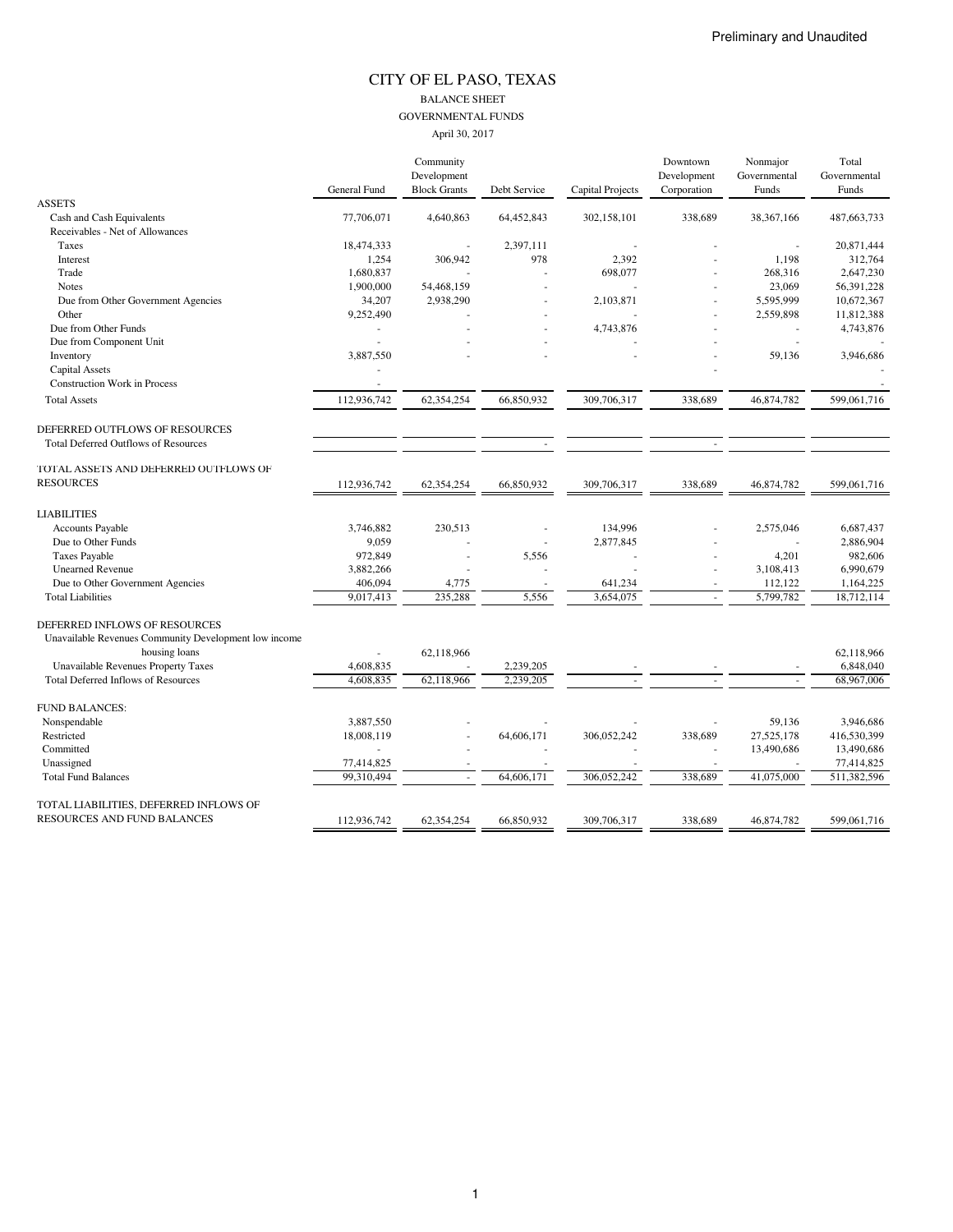STATEMENT OF REVENUES, EXPENDITURES AND CHANGES IN FUND BALANCES

GOVERNMENTAL FUNDS

|                                                                    |              | Community           |                |                  | Downtown       | Nonmajor     | Total          |
|--------------------------------------------------------------------|--------------|---------------------|----------------|------------------|----------------|--------------|----------------|
|                                                                    |              | Development         |                |                  | Development    | Governmental | Governmental   |
|                                                                    | General Fund | <b>Block Grants</b> | Debt Service   | Capital Projects | Corporation    | Funds        | Funds          |
| <b>REVENUES</b>                                                    |              |                     |                |                  |                |              |                |
| <b>Property Taxes</b>                                              | 157,068,089  |                     | 88,545,083     |                  |                | 2,374,145    | 247,987,317    |
| Penalties and Interest-Delinquent taxes                            | 783,419      |                     | 408,220        |                  |                |              | 1,191,639      |
| <b>Sales Taxes</b>                                                 | 57,191,380   |                     |                | 1,797,259        | 1,471,515      | 3,234,966    | 63,695,120     |
| Franchise Fees                                                     | 27,734,524   |                     |                |                  |                | 2,537,804    | 30,272,328     |
| Charges for Services                                               | 19,774,550   | 1,788,457           | 854,306        | 2,181,760        | 53,863         | 18,891,745   | 43,544,681     |
| Fines and Forfeitures                                              | 5,450,046    |                     |                |                  |                | 1,322,212    | 6,772,258      |
| Licenses and Permits                                               | 9,429,136    |                     |                | $\overline{a}$   |                | 7,725        | 9,436,861      |
| <b>Ticket Sales</b>                                                |              |                     |                |                  | 26,196         |              | 26,196         |
| <b>Intergovernmental Revenues</b>                                  | 227,983      | 5,500,215           |                | 843,503          |                | 11,346,914   | 17,918,615     |
| Interest                                                           |              |                     |                |                  | 8              |              |                |
| Rents and Other                                                    | 1,064,936    | 204,532             |                |                  | 200,000        | 1,478,525    | 2,947,993      |
| TOTAL REVENUES                                                     | 278,724,063  | 7,493,204           | 89,807,609     | 4,822,522        | 1,751,582      | 41,194,036   | 423,793,016    |
| <b>EXPENDITURES</b>                                                |              |                     |                |                  |                |              |                |
| Current:                                                           |              |                     |                |                  |                |              |                |
| General Government                                                 | 17,634,138   | 97,400              |                | 57,603           |                | 428.786      | 18,217,927     |
| <b>Public Safety</b>                                               | 139,066,216  |                     |                |                  |                | 7,742,614    | 146,808,830    |
| Public Works                                                       | 23,742,124   | ä,                  |                | 2,440,577        | $\sim$         | 2,994,438    | 29,177,139     |
| Public Health                                                      | 3,505,345    |                     |                |                  |                | 7,971,305    | 11,476,650     |
| Parks Department                                                   | 11,931,442   | 42,317              |                | 8,942            | ÷.             | 982,781      | 12,965,482     |
| Library                                                            | 5,374,358    |                     |                |                  |                | 75,923       | 5,450,281      |
| Non Departmental                                                   | 12,035,840   |                     | 6,441          |                  | 495            | 169,086      | 12,211,862     |
| Culture and Recreation                                             | 4,008,040    |                     |                | 356,943          | ×,             | 10,329,338   | 14,694,321     |
| Economic Development                                               | 5,430,345    |                     |                | 326,354          | $\overline{a}$ | 5,672,858    | 11,429,557     |
| Community and Human Development                                    | 304,005      | 5,597,495           |                | 24,063           |                | 152,736      | 6,078,299      |
| Debt Service:                                                      |              |                     |                |                  |                |              |                |
| Principal                                                          | 5,256,870    |                     |                | $\sim$           | $\sim$         |              | 5,256,870      |
| <b>Interest Expense</b>                                            | 636,912      | ÷,                  | 30,346,070     |                  | 1,968,185      |              | 32,951,167     |
| <b>Fiscal Fees</b>                                                 |              |                     | 9,200          | 14,590           | 9,000          |              | 32,790         |
|                                                                    |              |                     |                | 36,590,101       |                |              |                |
| Capital Outlay                                                     | 156,390      | 1,755,992           |                |                  |                | 1,409,375    | 39,911,858     |
| TOTAL EXPENDITURES                                                 | 229,082,025  | 7,493,204           | 30,361,711     | 39,819,173       | 1,977,680      | 38,400,872   | 347,134,665    |
| Excess(Deficiency) of revenues over expenditures                   | 49,642,038   |                     | 59,445,898     | (34,996,651)     | (226,098)      | 2,793,164    | 76,658,351     |
| OTHER FINANCING SOURCES(USES):                                     |              |                     |                |                  |                |              |                |
| Transfers In                                                       | 9,597,277    |                     | 374,002        |                  | 14,993         | 1,779,640    | 11,765,912     |
| <b>Transfers Out</b>                                               | (4,512,742)  |                     | (266, 252)     | (108, 309)       |                | (6,521,218)  | (11, 408, 521) |
| Proceeds from Sale of Capital Assets                               |              |                     | ÷,             | 36,183           | ÷,             |              | 36,183         |
| Loan Proceeds                                                      |              |                     | $\overline{a}$ | 168,645          |                |              | 168,645        |
| <b>Capital Contributions</b>                                       |              |                     |                |                  |                |              |                |
| Other Sources (Uses)                                               |              |                     | 1,049,936      | 129,644          |                | 1,712,332    | 2,891,912      |
| TOTAL OTHER FINANCING SOURCES(USES)                                | 5,084,535    |                     | 1,157,686      | 226,163          | 14,993         | (3,029,246)  | 3,454,131      |
| Net change in fund balances                                        | 54,726,573   | ä,                  | 60,603,584     | (34,770,488)     | (211, 105)     | (236,082)    | 80,112,482     |
|                                                                    |              |                     |                |                  |                |              |                |
| Increase in inventory                                              | 44.583.921   |                     | 4.002.587      | 340,822,730      | 549.794        | 41.311.082   | 431.270.114    |
| Fund balances - beginning of year<br>Fund balances - end of period | 99,310,494   |                     | 64,606,171     | 306,052,242      | 338,689        | 41,075,000   | 511,382,596    |
|                                                                    |              |                     |                |                  |                |              |                |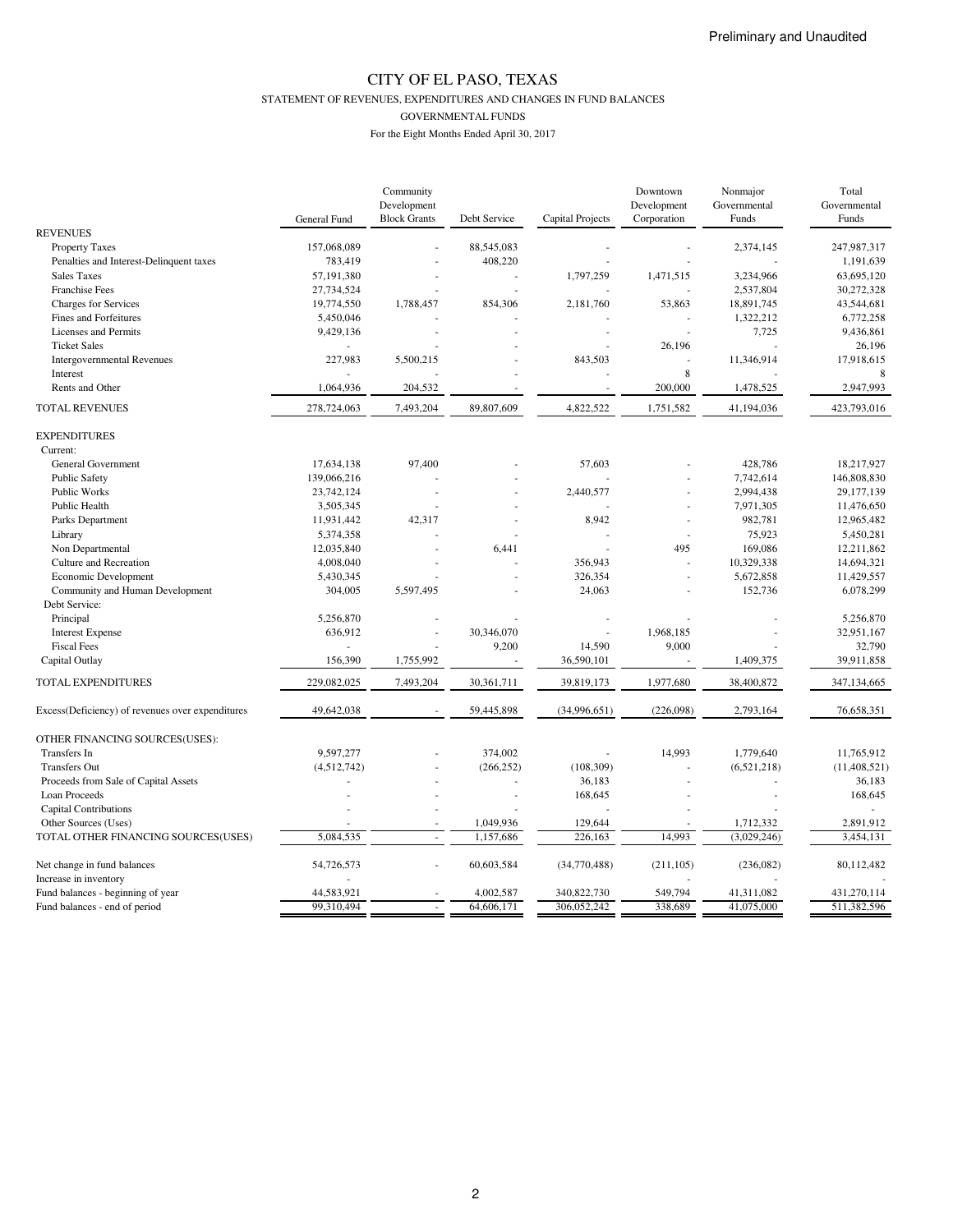#### STATEMENT OF NET POSITION CITY OF EL PASO, TEXAS April 30, 2017 PROPRIETARY FUNDS

|                                                       | El Paso<br>International<br>Airport | Environmental<br>Services | Mass Transit             | International<br><b>Bridges</b> | Tax Office<br>Enterprise Fund | Totals         | Governmental<br>Activities - Internal<br>Service Funds |
|-------------------------------------------------------|-------------------------------------|---------------------------|--------------------------|---------------------------------|-------------------------------|----------------|--------------------------------------------------------|
| <b>ASSETS</b>                                         |                                     |                           |                          |                                 |                               |                |                                                        |
| Current assets:                                       |                                     |                           |                          |                                 |                               |                |                                                        |
| Cash and Cash Equivalents                             | 37,711,959                          | 32,856,213                | (31, 505, 838)           | 1,329,713                       | 991,591                       | 41,383,638     | 22,106,543                                             |
| Receivables - Net of Allowances:                      |                                     |                           |                          |                                 |                               |                |                                                        |
| Taxes                                                 |                                     |                           | 6,802,560                |                                 |                               | 6,802,560      |                                                        |
| Interest                                              | 1,030                               |                           |                          | 143                             |                               | 1,173          | 568                                                    |
| Trade                                                 | 542,282                             | 2,902,424                 | 2,634,813                |                                 | 112,231                       | 6,191,750      | 5,910                                                  |
| Due from Other Government Agencies                    |                                     | 75,042                    | 8,370,492                |                                 |                               | 8,445,534      |                                                        |
| Prepaid Items                                         | 349,702                             |                           | 153,075                  |                                 |                               | 502,777        | 1,104,175                                              |
| Due From Other Funds                                  |                                     | 216,983                   | 2,877,845                |                                 |                               | 3,094,828      |                                                        |
| Inventory                                             | 1,557,179                           |                           | 4,242,673                |                                 |                               | 5,799,852      |                                                        |
| Total current assets                                  | 40,162,152                          | 36,050,662                | (6,424,380)              | 1,329,856                       | 1,103,822                     | 72,222,112     | 23,217,196                                             |
| Noncurrent assets:                                    |                                     |                           |                          |                                 |                               |                |                                                        |
| Restricted Cash and Cash Equivalents                  |                                     | 20,146,294                |                          | 4,760,709                       |                               | 24,907,003     |                                                        |
| Capital Assets:                                       |                                     |                           |                          |                                 |                               |                |                                                        |
| Land                                                  | 1,381,099                           | 6,887,813                 | 11,871,902               | 2,469,531                       |                               | 22,610,345     |                                                        |
| Buildings, Improvements & Equipment, Net              | 237,408,839                         | 26,007,852                | 92,141,841               | 14,492,096                      | 29,123                        | 370,079,751    | 52,517                                                 |
| <b>Construction</b> in Progress                       | 18,167,155                          | 6,271,842                 | 55,076,748               | 267,312                         | 123                           | 79,783,180     | 393,795                                                |
| Total noncurrent assets                               | 256,957,093                         | 59,313,801                | 159,090,491              | 21,989,648                      | 29,246                        | 497,380,279    | 446,312                                                |
| TOTAL ASSETS                                          | 297,119,245                         | 95,364,463                | 152,666,111              | 23,319,504                      | 1,133,068                     | 569,602,391    | 23,663,508                                             |
|                                                       |                                     |                           |                          |                                 |                               |                |                                                        |
| DEFERRED OUTFLOWS OF RESOURCES                        |                                     |                           |                          |                                 |                               |                |                                                        |
| Deferred Outflow of Resources - Pension Contributions | 1.180.184                           | 1,769,860                 | 3.196.099                | 219,279                         |                               | 6,365,422      | 511,921                                                |
| Deferred Outflow of Resources - Econ/Demog Losses     | 1,250,046                           | 1,874,630                 | 3,385,295                | 232,261                         |                               | 6,742,232      | 542,225                                                |
| <b>Total Deferred Outflows of Resources</b>           | 2.430.230                           | 3,644,490                 | 6,581,394                | 451,540                         |                               | 13,107,654     | 1,054,146                                              |
| Total Assets & Deferred Outflows                      | 299,549,475                         | 99,008,953                | 159,247,505              | 23,771,044                      | 1,133,068                     | 582,710,045    | 24,717,654                                             |
|                                                       |                                     |                           |                          |                                 |                               |                |                                                        |
| <b>LIABILITIES</b>                                    |                                     |                           |                          |                                 |                               |                |                                                        |
| Current liabilities:                                  |                                     |                           |                          |                                 |                               |                |                                                        |
| Accounts Payable                                      | 699,121                             | 508,785                   | 3,432,106                | 82,053                          | 6,684                         | 4,728,749      | 375,264                                                |
| Current Portion - Bonds, Notes and Capital            | 1,831,900                           | 1,495,494                 | 1,575,436                | 1,213,319                       |                               | 6,116,149      |                                                        |
| Due to Other Funds                                    | 1,091,230                           | 2,103,179                 | 1,446,974                | 319,476                         |                               | 4,960,859      |                                                        |
| <b>Taxes Payable</b>                                  | 51,864                              |                           |                          |                                 |                               | 51,864         |                                                        |
| Interest Payable on Bonds and Notes                   | 108,945                             | 40,138                    | 101,043                  | 12,362                          |                               | 262,488        |                                                        |
| <b>Unearned Revenue</b>                               | 1,058,461                           | 90                        | 7,313,135                | 5,000                           |                               | 8,376,686      |                                                        |
| Construction Contracts and Retainage Payable          |                                     |                           |                          |                                 |                               |                |                                                        |
| Compensated Absences - Current                        | 2,157,892                           | 837,955                   | 1,658,295                | 184,032                         |                               | 4,838,174      |                                                        |
| Landfill Closure Costs - Current                      |                                     | 992,875                   |                          |                                 |                               | 992,875        |                                                        |
| Total current liabilities                             | 6,999,413                           | 5,978,516                 | 15,526,989               | 1,816,242                       | 6,684                         | 30,327,844     | 375,264                                                |
| Noncurrent liabilities:                               |                                     |                           |                          |                                 |                               |                |                                                        |
| Certificates of Obligation Bonds                      | $\overline{\phantom{a}}$            | 19,791,120                | 55,495,585               | 4,871,009                       |                               | 80,157,714     |                                                        |
| Revenue Bonds                                         | 54,457,144                          |                           |                          |                                 |                               | 54,457,144     |                                                        |
| <b>Compensated Absences</b>                           | 608,636                             | 236,346                   | 467,724                  | 51,906                          | 177,989                       | 1,542,601      | 725,327                                                |
| Landfill Closure Costs                                |                                     | 19,029,543                |                          |                                 |                               | 19,029,543     |                                                        |
| <b>Delta Transfer Station Closure Costs</b>           |                                     | 123,876                   |                          |                                 |                               | 123,876        |                                                        |
| Claims and Judgments                                  |                                     |                           | 467,845                  |                                 |                               | 467,845        | 14,586,461                                             |
| Net Pension Obligation                                | 9,925,655                           | 14,884,993                | 26,880,037               | 1,391,393                       |                               | 53,082,078     | 4,305,392                                              |
| Other Postemployment Benefits                         | 4,896,567                           | 6,518,466                 | 10,199,529               | 1,097,754                       |                               | 22,712,316     | 1,994,560                                              |
| Total noncurrent liabilities                          | 69,888,002                          | 60,584,344                | 93,510,720               | 7,412,062                       | 177,989                       | 231,573,117    | 21,611,740                                             |
| <b>TOTAL LIABILITIES</b>                              | 76,887,415                          | 66,562,860                | 109,037,709              | 9,228,304                       | 184,673                       | 261,900,961    | 21,987,004                                             |
| DEFERRED INFLOWS OF RESOURCES                         |                                     |                           |                          |                                 |                               |                |                                                        |
| Deferred Inflow of Resources - Investment Earnings    |                                     |                           |                          | 452,809                         |                               | 452,809        |                                                        |
| <b>Total Deferred Inflows of Resources</b>            |                                     | $\overline{\phantom{a}}$  | $\overline{\phantom{a}}$ | 452,809                         | $\overline{\phantom{a}}$      | 452,809        |                                                        |
|                                                       |                                     |                           |                          |                                 |                               |                |                                                        |
| <b>NET POSITION</b>                                   |                                     |                           |                          |                                 |                               |                |                                                        |
| Net investment in capital assets                      | 202,391,004                         | 19,553,232                | 103,493,863              | 12,345,568                      |                               | 337,783,667    | 75,882                                                 |
| Unrestricted                                          | 20,271,056                          | 12,892,861                | (53, 284, 067)           | 1,744,363                       | 948,395                       | (17, 427, 392) | 2,654,768                                              |
| TOTAL NET POSITION                                    | 222,662,060                         | 32,446,093                | 50,209,796               | 14,089,931                      | 948,395                       | 320, 356, 275  | 2,730,650                                              |
|                                                       |                                     |                           |                          |                                 |                               |                |                                                        |
| TOTAL LIABILITIES AND NET POSITION                    | 299,549,475                         | 99,008,953                | 159,247,505              | 23,771,044                      | 1,133,068                     | 582,710,045    | 24,717,654                                             |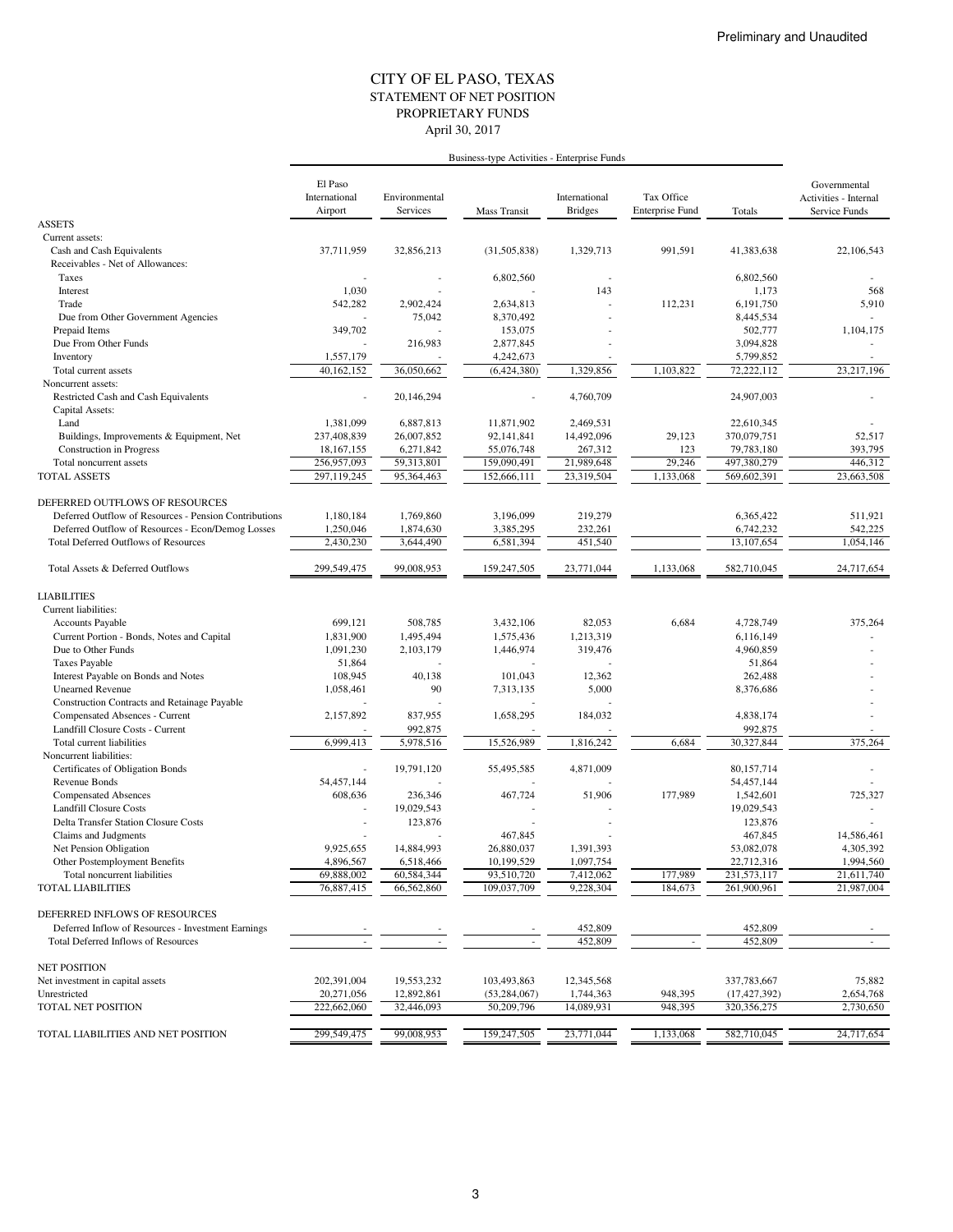#### CITY OF EL PASO, TEXAS STATEMENT OF REVENUES, EXPENSES AND CHANGES IN FUND NET POSITION PROPRIETARY FUNDSFor the Eight Months Ended April 30, 2017

| Business-type Activities - Enterprise Funds |  |  |
|---------------------------------------------|--|--|
|                                             |  |  |

|                                               | Operating<br><b>Budget</b> | El Paso<br>International<br>Airport | Operating<br>Budget | Environmental<br>Services | Budget                   | Mass Transit   | Operating<br><b>Budget</b> | International<br><b>Bridges</b> | Operating<br><b>Budget</b> | Tax Office<br>Enterprise<br>Fund | Total          | Governmental<br>Activities -<br><b>Internal Service</b><br>Funds |
|-----------------------------------------------|----------------------------|-------------------------------------|---------------------|---------------------------|--------------------------|----------------|----------------------------|---------------------------------|----------------------------|----------------------------------|----------------|------------------------------------------------------------------|
| <b>OPERATING REVENUES:</b>                    |                            |                                     |                     |                           |                          |                |                            |                                 |                            |                                  |                |                                                                  |
| <b>Intergovernmental Revenues</b>             |                            |                                     |                     |                           | $\overline{\phantom{a}}$ |                |                            | ٠                               | 3,549,454                  | 1.731.108                        | 1,731,108      |                                                                  |
| Penalties and Interest-Delinquent taxes       |                            |                                     |                     |                           | $\overline{\phantom{a}}$ |                |                            | ٠                               | 30,000                     | 347,939                          | 347,939        |                                                                  |
| Charges of Rentals and Fees                   | 37,323,866                 | 22,730,523                          | 46, 191, 376        | 28,038,035                | 70,000                   | 89,998         | 87.411                     | 44.282                          |                            |                                  | 50,902,838     |                                                                  |
| Charges of Tolls                              |                            |                                     |                     |                           |                          |                | 21,863,933                 | 14,308,554                      |                            |                                  | 14,308,554     |                                                                  |
| Charges of Fares and Fees                     | 374,500                    | 223,220                             | 487,300             | 585,726                   | 10,830,000               | 5,549,098      | $\overline{\phantom{a}}$   |                                 |                            |                                  | 6,358,044      |                                                                  |
| Sales to Departments                          |                            |                                     |                     |                           |                          |                |                            |                                 |                            |                                  |                | 11,382,068                                                       |
| <b>Premium Contributions</b>                  |                            |                                     |                     |                           |                          |                |                            |                                 |                            |                                  |                | 40,526,585                                                       |
| <b>General Revenues</b>                       | 237.682                    | 177,045                             | 1.365,000           | 573.339                   | 2,500,000                | 2.331.189      | 921.618                    | 234,169                         |                            | 65,720                           | 3,381,462      | 556,040                                                          |
| <b>Total Operating Revenues</b>               | 37,936,048                 | 23,130,788                          | 48,043,676          | 29,197,100                | 13,400,000               | 7,970,285      | 22,872,962                 | 14,587,005                      | 3,579,454                  | 2,144,767                        | 77,029,945     | 52,464,693                                                       |
| <b>OPERATING EXPENSES:</b>                    |                            |                                     |                     |                           |                          |                |                            |                                 |                            |                                  |                |                                                                  |
| <b>Personnel Services</b>                     | 17,840,614                 | 12,300,605                          | 23,637,891          | 14,161,007                | 34,743,383               | 22,520,294     | 3,362,955                  | 1,914,705                       | 1,176,294                  | 683,015                          | 51,579,626     | 4,459,559                                                        |
| <b>Contractual Services</b>                   | 79,000                     | 9,200                               | 10,000              | 6,827                     | (315,920)                |                | 2,963,993                  | 1,221,371                       |                            |                                  | 1,237,398      |                                                                  |
| Professional Services                         | 940,375                    | 222,065                             | 57,689              | 13,484                    | 250,769                  | 95,385         | 292,710                    | 35,669                          |                            |                                  | 366,603        | 734,710                                                          |
| <b>Outside Contracts</b>                      | 7,417,541                  | 3,449,586                           | 7,887,200           | 1,480,559                 | 15,036,405               | 8,566,871      | 1,875,600                  | 1,042,227                       | 227,000                    | 201.150                          | 14,740,393     | 2,120,401                                                        |
| Fuel and Lubricants                           | 284,923                    | 142,170                             | 3,277,500           | 1,606,598                 | 2,755,956                | 1,356,302      | 12,350                     | 3,316                           | 500                        | 58                               | 3,108,444      | 2,878,241                                                        |
| Materials and Supplies                        | 1,079,265                  | 712,594                             | 3,764,071           | 5,130,634                 | 5,680,495                | 3,032,242      | 140,154                    | 46,727                          | 179,550                    | 119,817                          | 9,042,014      | 3,032,913                                                        |
| Communications                                | 382,825                    | 127,608                             | 370,100             | 22,351                    | 148,250                  | 41,298         | 27,672                     | 7,113                           |                            |                                  | 198,370        | 459                                                              |
| <b>Utilities</b>                              | 1,955,099                  | 1,168,923                           | 228,700             | 119,202                   | 1,390,000                | 793,310        | 94,500                     | 47,961                          |                            |                                  | 2,129,396      | 17,537                                                           |
| Operating Leases                              | 51,700                     | 9,487                               | 83,500              | 21,594                    | 945,653                  | 515,812        | 346,754                    | 228,384                         | 134,600                    | 86,474                           | 861,751        | 5,312                                                            |
| <b>Travel and Entertainment</b>               | 149,240                    | 112,085                             | 101,800             | 46,302                    | 32,000                   | 32,410         | 16,000                     | 9,475                           | 14,000                     | 8,838                            | 209,110        | 1,177                                                            |
| <b>Benefits Provided</b>                      | 500                        | 306                                 |                     |                           | 45,000                   | 26,586         |                            |                                 |                            |                                  | 26,892         | 35,506,159                                                       |
| Maintenance and Repairs                       | 941,500                    | 376,190                             | 399,011             | 112,236                   | 838,465                  | 402,828        | 393,148                    | 175,880                         |                            | $\overline{\phantom{a}}$         | 1,067,134      | 907,878                                                          |
| Landfill and Transfer Station Utilization     |                            |                                     | 3,150,000           | 1,600,000                 |                          |                |                            |                                 |                            |                                  | 1,600,000      |                                                                  |
| <b>Other Operating Expenses</b>               | 2,773,681                  | 1,465,261                           | 6,549,271           | 1,373,377                 | 1,713,479                | 3,406,017      | 105,350                    | 352,670                         | 496,402                    | 295,116                          | 6,892,441      | 20,745                                                           |
| Depreciation                                  |                            | 10,398,149                          |                     | 9,933,487                 |                          | 13,337,818     |                            | 1,264,281                       |                            |                                  | 34,933,735     | 6,505                                                            |
| <b>Total Operating Expenses</b>               | 33,896,263                 | 30,494,229                          | 49,516,733          | 35,627,658                | 63,263,935               | 54,127,173     | 9,631,185                  | 6,349,779                       | 2,228,346                  | 1,394,468                        | 127,993,307    | 49,691,596                                                       |
| Operating Income (Loss)                       | 4,039,785                  | (7,363,441)                         | (1,473,057)         | (6,430,558)               | (49, 863, 935)           | (46, 156, 888) | 13,241,777                 | 8,237,226                       | 1,351,108                  | 750,299                          | (50,963,362)   | 2,773,097                                                        |
| NONOPERATING REVENUES (EXPENSES):             |                            |                                     |                     |                           |                          |                |                            |                                 |                            |                                  |                |                                                                  |
| <b>Interest Revenue</b>                       | 105,000                    | 2,047                               |                     |                           |                          |                |                            |                                 |                            |                                  | 2,047          |                                                                  |
| <b>Interest Expense</b>                       |                            | (1,242,655)                         | (915, 647)          | (457, 823)                | (2,033,234)              | (1, 267, 106)  | (282,000)                  | (141,000)                       |                            |                                  | (3, 108, 584)  |                                                                  |
| Passenger Facility Charge                     |                            | 3,136,099                           |                     |                           |                          |                |                            |                                 |                            |                                  | 3,136,099      |                                                                  |
| <b>Customer Facility Charge</b>               | 3,300,000                  | 2,237,169                           |                     |                           |                          |                |                            |                                 |                            |                                  | 2,237,169      |                                                                  |
| Sales Tax                                     |                            |                                     |                     |                           | 40,216,274               | 27,482,175     |                            |                                 |                            |                                  | 27,482,175     |                                                                  |
| FTA Subsidy                                   |                            |                                     |                     |                           | 11,310,751               |                |                            |                                 |                            |                                  |                |                                                                  |
| <b>Total NonOperating Revenues (Expenses)</b> | 3,405,000                  | 4,132,660                           | (915, 647)          | (457, 823)                | 49,493,790               | 26,329,531     | (282,000)                  | (141,000)                       |                            |                                  | 29,863,368     |                                                                  |
| Income (Loss) Before Capital Contributions    |                            |                                     |                     |                           |                          |                |                            |                                 |                            |                                  |                |                                                                  |
| and Transfers                                 | 7,444,785                  | (3,230,781)                         | (2,388,704)         | (6,888,381)               | (370, 145)               | (19,827,357)   | 12,959,777                 | 8,096,226                       | 1,351,108                  | 750,299                          | (21,099,994)   | 2,773,097                                                        |
| <b>Capital Contributions</b>                  |                            | 394,038                             |                     | 681,373                   | 3,680,542                | 5,910,719      |                            |                                 |                            |                                  | 6,986,130      |                                                                  |
| <b>Transfers Out</b>                          | (1,444,775)                |                                     | (7,668,249)         |                           |                          |                | (12,209,632)               | (7,988,311)                     |                            |                                  | (7,988,311)    |                                                                  |
| Transfers In                                  |                            |                                     |                     | 5,195,760                 | 274,760                  | 39,615         |                            |                                 |                            |                                  | 5,235,375      |                                                                  |
| Change in net assets                          | 6,000,010                  | (2,836,743)                         | (10,056,953)        | (1,011,248)               | 3,585,157                | (13,877,023)   | 750,144                    | 107,915                         | 1,351,108                  | 750,299                          | (16, 866, 800) | 2,773,097                                                        |
| <b>Total Net Position-beginning</b>           |                            | 225,498,803                         |                     | 33,457,341                |                          | 64,086,819     |                            | 13,982,016                      |                            | 198,096                          | 337,223,075    | (42, 447)                                                        |
| <b>Total Net Position-ending</b>              | 6,000,010                  | 222,662,060                         | (10,056,953)        | 32,446,093                | 3,585,157                | 50,209,796     | 750.144                    | 14.089.931                      | 1,351,108                  | 948.395                          | 320,356,275    | 2,730,650                                                        |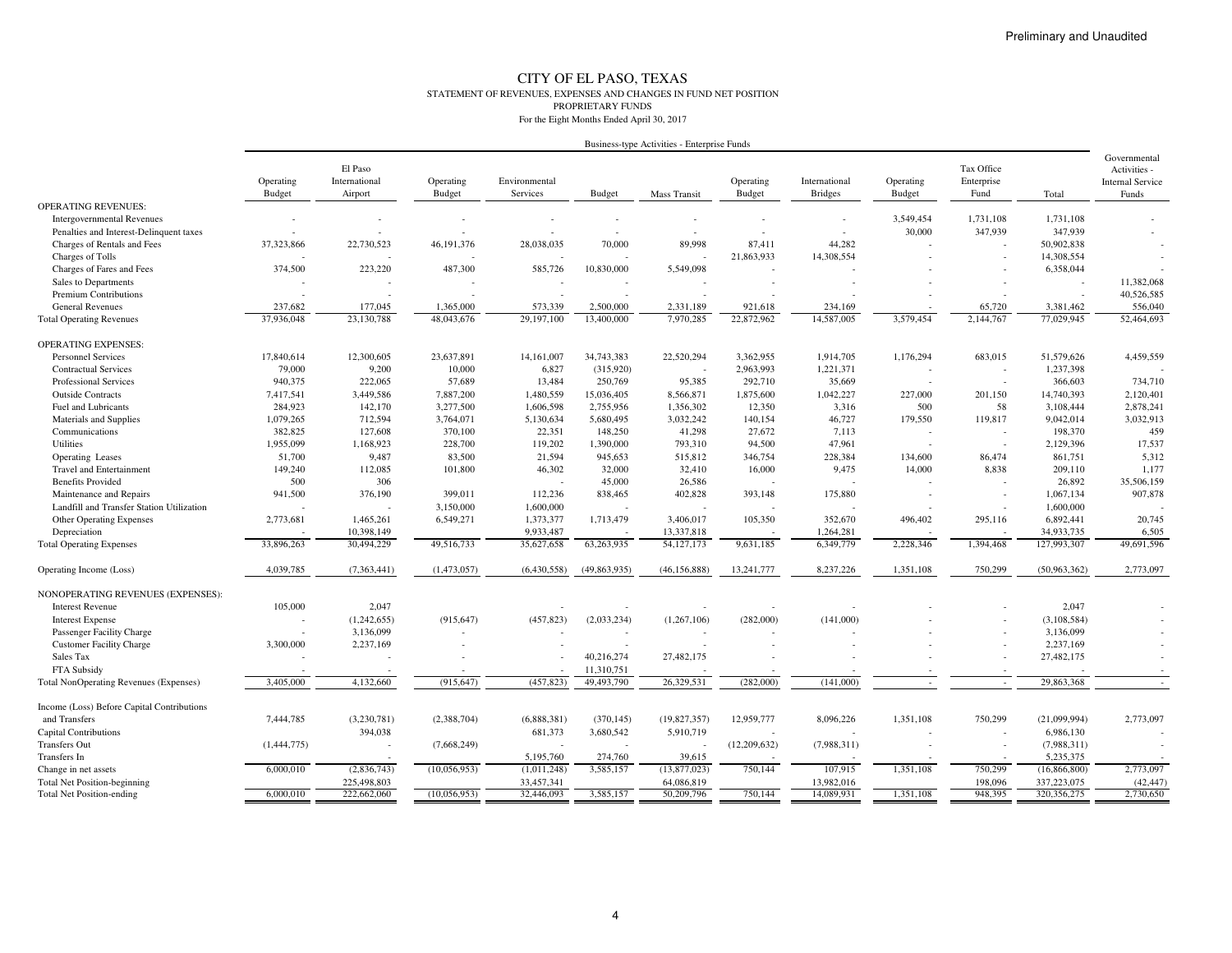STATEMENT OF CASH FLOWS

PROPRIETARY FUNDS

|                                                        | Business-type Activities - Enterprise Funds |                           |                     |                                 |                                      |                |                                                                  |  |
|--------------------------------------------------------|---------------------------------------------|---------------------------|---------------------|---------------------------------|--------------------------------------|----------------|------------------------------------------------------------------|--|
|                                                        | El Paso International<br>Airport            | Environmental<br>Services | <b>Mass Transit</b> | International<br><b>Bridges</b> | Tax Office<br><b>Enterprise Fund</b> | Totals         | Governmental<br>Activities -<br><b>Internal Service</b><br>Funds |  |
| <b>CASH FLOWS FROM OPERATING ACTIVITIES</b>            |                                             |                           |                     |                                 |                                      |                |                                                                  |  |
| <b>Receipts from Customers</b>                         | 24, 204, 762                                | 30,163,907                | 4,733,896           | 14,592,759                      | 2,034,119                            | 75,729,443     | 52,468,991                                                       |  |
| Payments to Suppliers                                  | (10, 539, 724)                              | (12, 726, 528)            | (18, 557, 393)      | (3,244,700)                     | (730, 877)                           | (45,799,222)   | (47, 535, 650)                                                   |  |
| Payments to Employees                                  | (12, 234, 772)                              | (14,698,231)              | (22, 645, 648)      | (1,812,097)                     | (700, 208)                           | (52,090,956)   | (4,549,080)                                                      |  |
| Net cash provided (used) by operating activities       | 1,430,266                                   | 2,739,148                 | (36, 469, 145)      | 9,535,962                       | 603,034                              | (22, 160, 735) | 384,261                                                          |  |
| <b>CASH FLOWS FROM NONCAPITAL</b>                      |                                             |                           |                     |                                 |                                      |                |                                                                  |  |
| <b>FINANCING ACTIVITIES</b>                            |                                             |                           |                     |                                 |                                      |                |                                                                  |  |
| Transfers to Other Funds                               |                                             | 5,195,760                 | 39,615              | (7,988,311)                     |                                      | (2,752,936)    |                                                                  |  |
| Transfers from Other Funds                             |                                             |                           |                     |                                 |                                      |                |                                                                  |  |
| Sales Tax                                              |                                             |                           | 27,343,549          |                                 |                                      | 27,343,549     |                                                                  |  |
| FTA Subsidy                                            |                                             |                           |                     |                                 |                                      |                |                                                                  |  |
| Net cash provided (used) by noncapital financing       |                                             |                           |                     |                                 |                                      |                |                                                                  |  |
| activities                                             | ٠                                           | 5,195,760                 | 27,383,164          | (7,988,311)                     |                                      | 24,590,613     |                                                                  |  |
| <b>CASH FLOWS FROM CAPITAL AND</b>                     |                                             |                           |                     |                                 |                                      |                |                                                                  |  |
| <b>RELATED FINANCING ACTIVITIES</b>                    |                                             |                           |                     |                                 |                                      |                |                                                                  |  |
| Proceeds from Disposals                                |                                             |                           |                     |                                 |                                      |                |                                                                  |  |
| Passenger Facility Charge                              | 3,136,099                                   |                           |                     |                                 |                                      | 3,136,099      |                                                                  |  |
| <b>Customer Facility Charges</b>                       | 2,237,169                                   |                           |                     |                                 |                                      | 2,237,169      |                                                                  |  |
| Capital Contributions from Federal Government          | 394,038                                     | 3,742,395                 | 5,910,719           |                                 | (123)                                | 10,047,029     |                                                                  |  |
| <b>Purchases of Capital Assets</b>                     | (4,277,935)                                 | (5,086,347)               | (6,470,785)         | (175, 953)                      |                                      | (16,011,020)   | (52, 517)                                                        |  |
| Payment of Landfill Closure and Transfer Station costs |                                             |                           |                     |                                 |                                      |                |                                                                  |  |
| Proceeds from Capital Debt                             |                                             |                           | ٠                   |                                 |                                      |                |                                                                  |  |
| Principal Paid on Capital Debt                         |                                             |                           |                     | 108,376                         |                                      | 108,376        |                                                                  |  |
| Interest Paid on Capital Debt                          | (1,242,655)                                 | (457, 823)                | (1,152,644)         | (141,000)                       | $\overline{\phantom{a}}$             | (2,994,122)    |                                                                  |  |
| <b>Unamortized Bond Issue Expense</b>                  |                                             |                           |                     |                                 | (123)                                | (123)          |                                                                  |  |
| Proceeds from Sale of Capital Assets                   |                                             |                           | 8,306               |                                 |                                      | 8,306          |                                                                  |  |
| Net cash provided (used) by capital and related        |                                             |                           |                     |                                 |                                      |                |                                                                  |  |
| financing activities                                   | 246,716                                     | (1,801,775)               | (1,704,404)         | (208, 577)                      | (246)                                | (3,468,286)    | (52, 517)                                                        |  |
| <b>CASH FLOWS FROM INVESTING ACTIVITIES</b>            |                                             |                           |                     |                                 |                                      |                |                                                                  |  |
| Proceeds from sales and maturities of investments      |                                             |                           |                     |                                 |                                      |                |                                                                  |  |
| Purchases of Investments                               |                                             |                           |                     |                                 |                                      |                |                                                                  |  |
| Interest                                               | 2,047                                       |                           |                     |                                 |                                      | 2,047          |                                                                  |  |
| Net cash provided (used) by investing activities       | 2,047                                       |                           |                     |                                 |                                      | 2,047          |                                                                  |  |
| Net increase (decrease) in cash and cash equivalents   | 1,679,029                                   | 6,133,133                 | (10,790,385)        | 1,339,074                       | 602,788                              | (1,036,361)    | 331,744                                                          |  |
| Cash and Cash Equivalents - beginning of the year      | 36,032,930                                  | 46,869,374                | (20,715,453)        | 4,751,348                       | 388,678                              | 67,326,877     | 21,774,799                                                       |  |
| Cash and Cash Equivalents - end of the year            | 37,711,959                                  | 53,002,507                | (31, 505, 838)      | 6,090,422                       | 991,466                              | 66,290,516     | 22,106,543                                                       |  |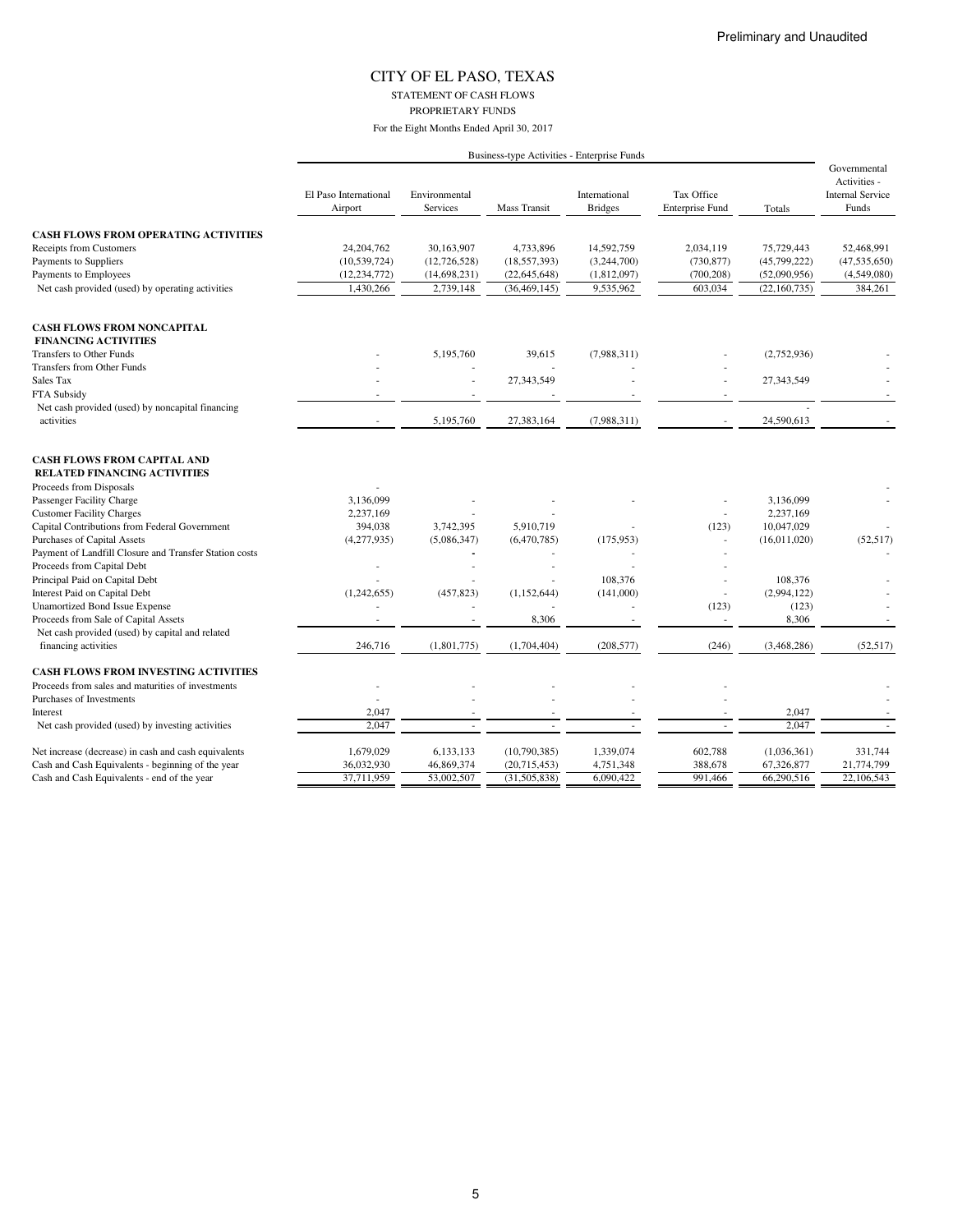STATEMENT OF CASH FLOWS PROPRIETARY FUNDS

For the Eight Months Ended April 30, 2017

|                                                                     | El Paso International<br>Airport | Environmental<br>Services | Mass Transit   | International<br><b>Bridges</b> | Tax Office<br><b>Enterprise Fund</b> | Totals         | Governmental<br>Activities -<br><b>Internal Service</b><br>Funds |
|---------------------------------------------------------------------|----------------------------------|---------------------------|----------------|---------------------------------|--------------------------------------|----------------|------------------------------------------------------------------|
| <b>RECONCILIATION OF OPERATING INCOME (LOSS) TO NET CASH</b>        |                                  |                           |                |                                 |                                      |                |                                                                  |
| PROVIDED (USED) BY OPERATING ACTIVITIES:<br>Operating Income (Loss) | (7,363,441)                      | (6,430,558)               | (46, 156, 888) | 8,237,226                       | 750,299                              | (50,963,362)   | 2,773,097                                                        |
| Adjustments to Reconcile Operating Income to Net Cash               |                                  |                           |                |                                 |                                      |                |                                                                  |
| Provided (Used) by Operating Activities:                            |                                  |                           |                |                                 |                                      |                |                                                                  |
| Landfill and Transfer Station Utilization                           |                                  |                           |                |                                 |                                      |                |                                                                  |
| Depreciation Expense                                                | 10,398,149                       | 9,933,487                 | 13,337,818     | 1,264,281                       |                                      | 34,933,735     | 6,505                                                            |
| <b>Compensated Absences</b>                                         |                                  | (85,761)                  |                |                                 | ٠                                    | (85,761)       |                                                                  |
| Other Post Employment Benefits                                      | 349,376                          | (146, 252)                | 495,077        | 156,148                         | ٠                                    | 854,349        |                                                                  |
| Net Pension Obligation                                              | (50,070)                         |                           | (135, 595)     | (9,303)                         | ٠                                    | (194, 968)     |                                                                  |
| Change in Assets and Liabilities:                                   |                                  |                           |                |                                 |                                      |                |                                                                  |
| Receivables, Net                                                    | 2,206,265                        | 876,020                   | (9,835,152)    | 5,754                           | 1,583                                | (6,745,530)    | 4,298                                                            |
| Inventories                                                         |                                  |                           |                |                                 |                                      |                | (164, 400)                                                       |
| Other Assets                                                        | (1,449)                          | 90,787                    | (93, 862)      |                                 | (112, 231)                           | (116,755)      |                                                                  |
| Accounts and other payables                                         | (2,746,192)                      | (1,098,304)               | (678, 675)     | (73,907)                        | (19, 424)                            | (4,616,502)    | (915, 753)                                                       |
| <b>Accrued Expenses</b>                                             | (1,362,372)                      | (400, 271)                | 6,598,132      | (44, 237)                       | (17, 193)                            | 4,774,059      | (1,319,486)                                                      |
| Net cash provided (used) by operating activities                    | 1,430,266                        | 2,739,148                 | (36, 469, 145) | 9,535,962                       | 603,034                              | (22, 160, 735) | 384,261                                                          |
|                                                                     |                                  |                           |                |                                 |                                      |                |                                                                  |

6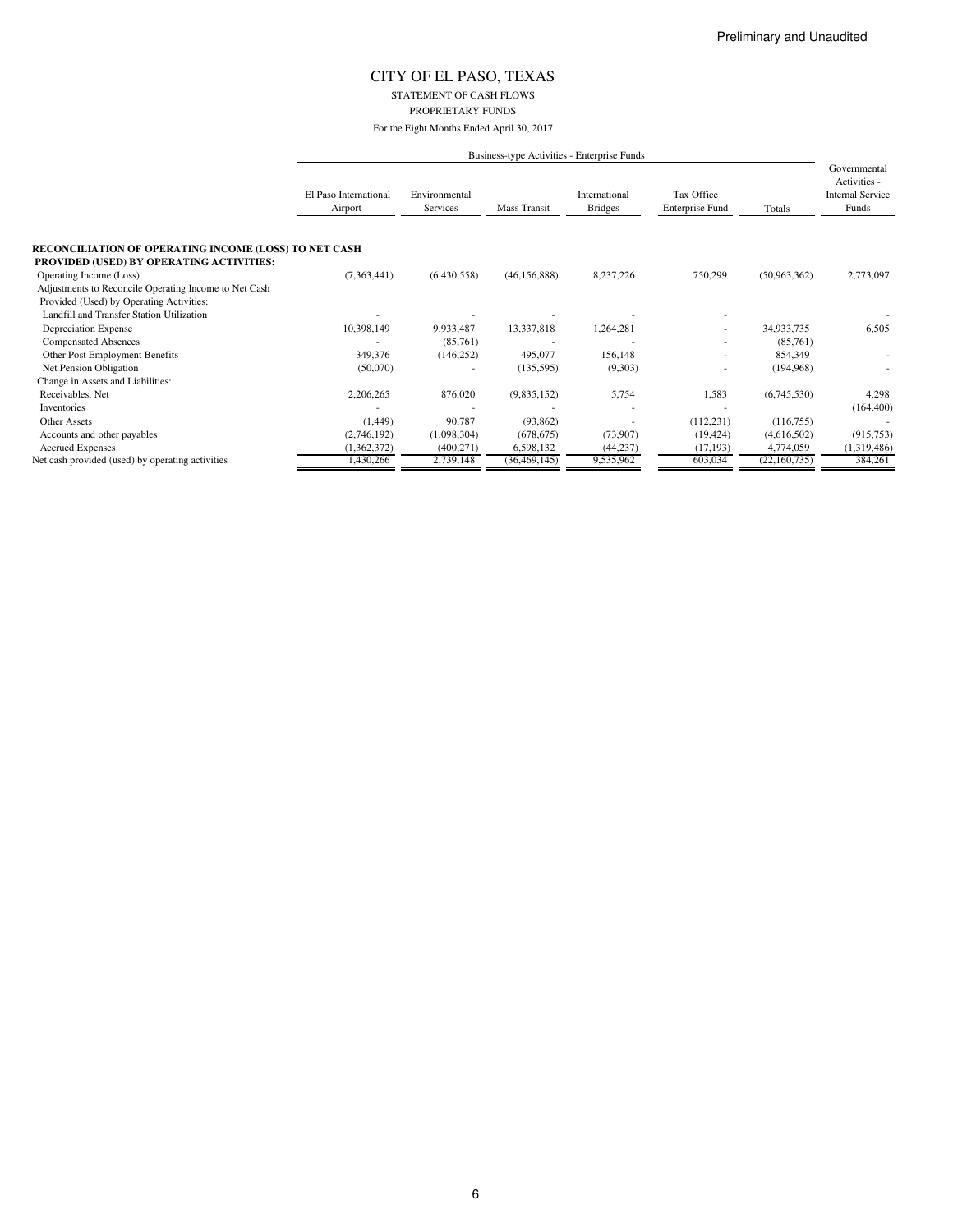## CITY OF EL PASO, TEXAS STATEMENT OF FIDUCIARY NET POSITION FIDUCIARY FUNDS April 30, 2017

|                                                        |                            | Private-Purpose |                     |
|--------------------------------------------------------|----------------------------|-----------------|---------------------|
|                                                        | <b>Pension Trust Funds</b> | Trusts          | <b>Agency Funds</b> |
| <b>ASSETS</b>                                          |                            |                 |                     |
| Cash and Cash Equivalents                              | 20,884,120                 | 1,954,406       | 375,860,434         |
| Investments:                                           |                            |                 |                     |
| Commingled Funds                                       | 53,833,171                 |                 |                     |
| High-yield Bond Obligations                            | 47,826,591                 |                 |                     |
| <b>Mutual Funds</b>                                    | 21,254,906                 |                 |                     |
| Corporate Stocks                                       | 102,495,709                |                 |                     |
| <b>Bank Collective Investment Funds</b>                | 186,488,037                |                 |                     |
| Foreign Exchange Contract                              |                            |                 |                     |
| Private Equities                                       | 115,512,002                |                 |                     |
| Investment in Real Estate Funds                        | 142,368,654                |                 |                     |
| <b>Fixed Income Securities</b>                         | 459,583,003                |                 |                     |
| <b>Domestic Equities</b>                               | 429, 373, 652              |                 |                     |
| <b>International Equities</b>                          | 365,590,763                |                 |                     |
| Invested securities lending collateral                 | 100,302,725                |                 |                     |
| Receivables - Net of Allowances                        |                            |                 |                     |
| Trade                                                  |                            |                 | 5,591               |
| <b>Commission Credits Receivable</b>                   | 135,603                    |                 |                     |
| Due from Brokers For Securities Sold                   | 279,023                    |                 |                     |
| <b>Employer Contributions</b>                          | 1,006,779                  |                 |                     |
| <b>Employee Contributions</b>                          | 698,104                    |                 |                     |
| Interest                                               | 843,024                    |                 |                     |
| Other                                                  | 171                        |                 |                     |
| Taxes                                                  | $\overline{a}$             |                 | 79,177,298          |
| Prepaid Items                                          | 22,895                     |                 |                     |
| Due from Other Funds                                   |                            |                 | 294,337             |
| Capital Assets:                                        |                            |                 |                     |
| Buildings, Improvements & Equipment, Net               | 2,703,656                  |                 |                     |
| <b>Total Assets</b>                                    | 2,051,202,588              | 1,954,406       | 455,337,660         |
| <b>LIABILITIES</b>                                     |                            |                 |                     |
| Accounts Payable                                       | 102,955,876                | 358             | 332,712             |
| <b>Accrued Payroll</b>                                 | 2,344,354                  |                 |                     |
| Prepaid Property Taxes                                 |                            |                 | 1,104,869           |
| Deferred Revenue - Commission Credits                  | 135,603                    |                 |                     |
| Due to Other Government Agencies                       |                            |                 | 370,874,105         |
| Property Taxes Subject to Refund-Other Taxing Entities |                            |                 | 4,181,366           |
| Uncollected Property Taxes-Other Taxing Entities       |                            |                 | 78,844,608          |
| <b>Total liabilities</b>                               | 105,435,833                | 358             | 455,337,660         |
| <b>NET POSITION:</b>                                   |                            |                 |                     |
| Held in Trust for Pension Benefits and Other Purposes  | 1,945,766,755              | 1,954,048       |                     |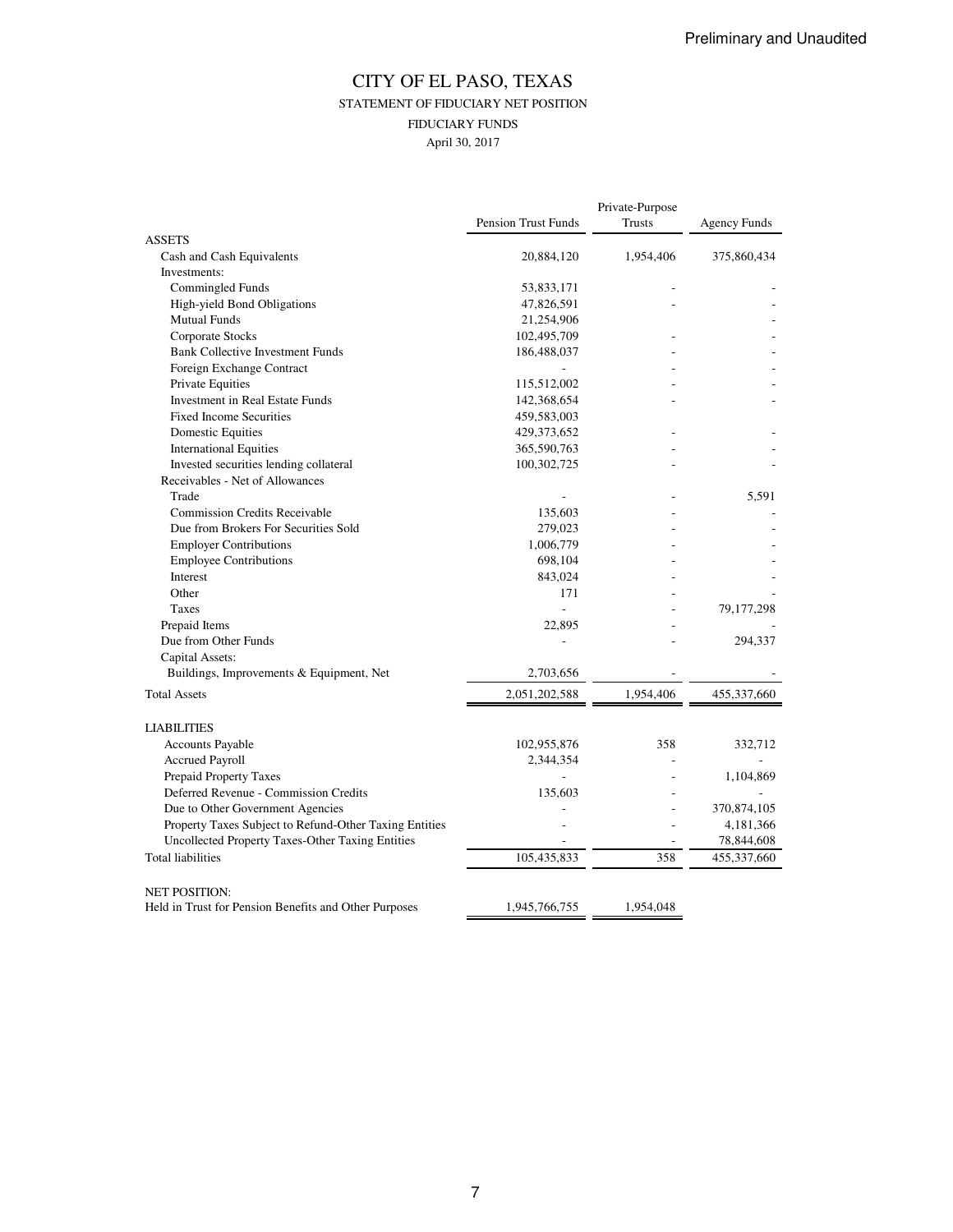## CITY OF EL PASO, TEXAS STATEMENT OF CHANGES IN FIDUCIARY NET POSITION FIDUCIARY FUNDS For the Eight Months Ended April 30, 2017

|                                               | Pension Trust  | Private-Purpose |
|-----------------------------------------------|----------------|-----------------|
|                                               | Funds          | <b>Trusts</b>   |
| <b>ADDITIONS:</b>                             |                |                 |
| Contributions:                                |                |                 |
| Employer                                      | 48,562,872     |                 |
| Employee                                      | 35, 133, 362   |                 |
| Total contributions                           | 83,696,234     |                 |
|                                               |                |                 |
| Rental vehicle sales tax                      |                | 1,646,448       |
| Miscellaneous                                 |                | 67,298          |
| Investment income:                            |                |                 |
| Net depreciation if fair value of investments | (35,772,291)   |                 |
| Interest                                      | 14,622,724     |                 |
| Dividends                                     | 14,279,925     |                 |
| Securities lending income                     | 461,478        |                 |
| Investment advisor fees                       | (8,275,594)    |                 |
| Net investment income                         | (14,745,168)   |                 |
| Total additions                               | 68,976,090     | 1,713,746       |
| DEDUCTIONS:                                   |                |                 |
| Benefits paid to participants                 | 117,855,995    |                 |
| Refunds                                       | 5,893,687      |                 |
| Administrative expenses                       | 3,041,280      |                 |
| Depreciation and amortization expense         | 172,814        |                 |
| Expended for other purposes                   |                | 3,620,814       |
| <b>Total deductions</b>                       | 126,963,776    | 3,620,814       |
| Change in net assets                          | (57, 987, 686) | (1,907,068)     |
| Net position - beginning of the year          | 2,003,754,441  | 3,861,116       |
| Net position - end of the year                | 1,945,766,755  | 1,954,048       |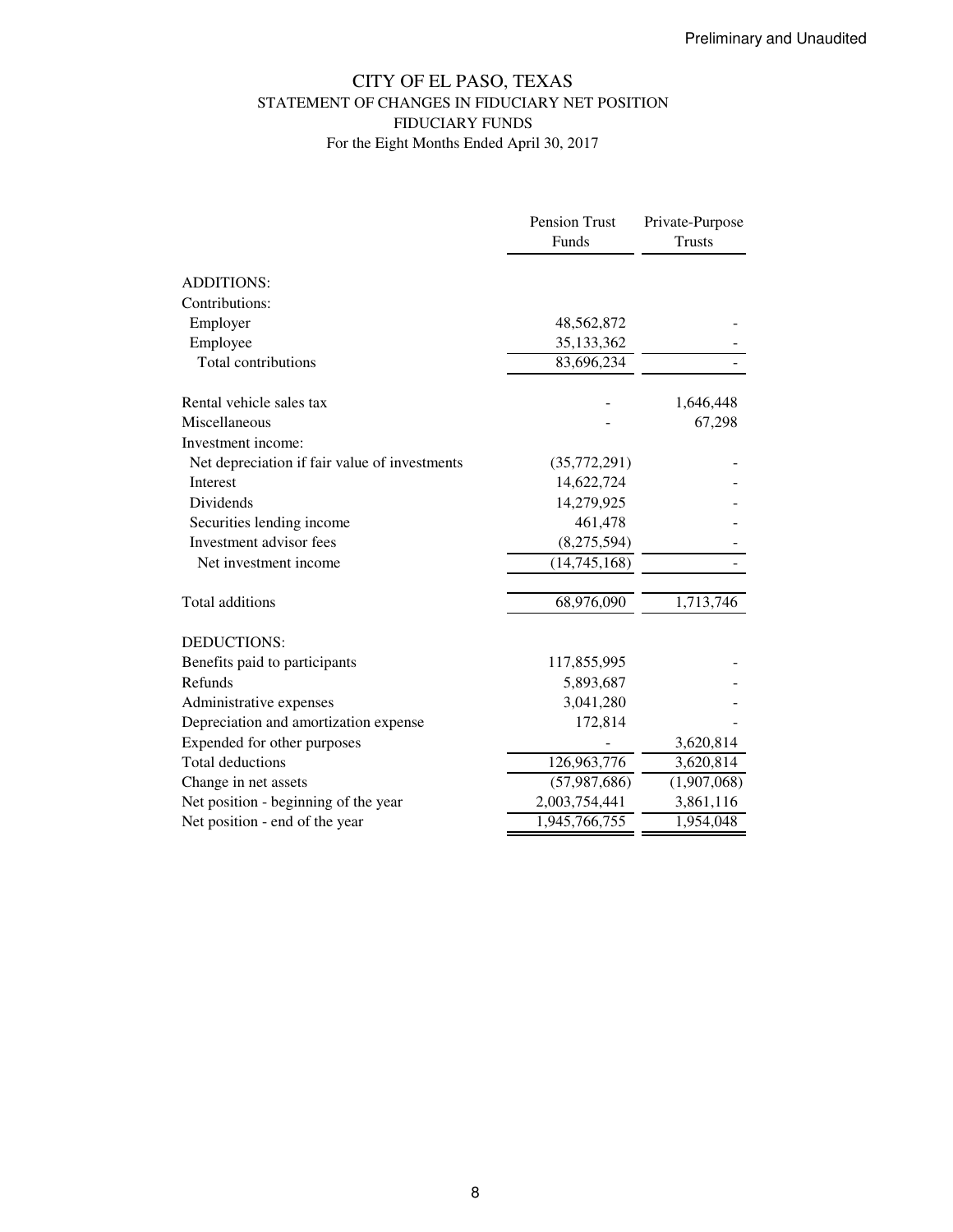#### REQUIRED SUPPLEMENTARY INFORMATION

SCHEDULE OF REVENUES, EXPENDITURES AND CHANGES IN FUND BALANCE - BUDGET AND ACTUAL

GENERAL FUND

For the Eight Months Ended April 30, 2017

|                                                                    | <b>Budgeted Amounts</b> |               |                   |                                                                |             |
|--------------------------------------------------------------------|-------------------------|---------------|-------------------|----------------------------------------------------------------|-------------|
|                                                                    | Original                | Final         | Actual<br>Amounts | Variance with<br><b>Final Budget</b><br>Positive<br>(Negative) | % of Budget |
|                                                                    |                         |               |                   |                                                                |             |
| Resources (inflows):                                               |                         |               |                   |                                                                |             |
| Property taxes                                                     | 159,792,428             | 159,792,428   | 157,068,089       | (2,724,339)                                                    | 98.30%      |
| Penalties and Interest-Delinquent taxes                            | 181,114                 | 181,114       | 783,419           | 602,305                                                        | 432.55%     |
| Sales taxes                                                        | 89,998,184              | 89,998,184    | 57,191,380        | (32,806,804)                                                   | 63.55%      |
| Franchise fees                                                     | 53,985,339              | 53,985,339    | 27,734,524        | (26, 250, 815)                                                 | 51.37%      |
| Licenses and permits                                               | 12,956,767              | 12,956,767    | 9,429,136         | (3,527,631)                                                    | 72.77%      |
| Fines and forfeitures                                              | 10,841,457              | 10,841,457    | 5,450,046         | (5,391,411)                                                    | 50.27%      |
| Charges for services                                               | 36,015,530              | 36,226,272    | 19,774,550        | (16, 451, 722)                                                 | 54.59%      |
| Intergovernmental revenues                                         | 469,169                 | 469,169       | 227,983           | (241, 186)                                                     | 48.59%      |
| County Participation                                               | 400,871                 | 400,871       |                   | (400, 871)                                                     |             |
| Rents and other                                                    | 1,633,125               | 1,633,125     | 1,064,936         | (568, 189)                                                     | 65.21%      |
| Interest                                                           | 25,000                  | 25,000        |                   | (25,000)                                                       |             |
| Transfers In                                                       | 15,657,871              | 15,657,871    | 9,597,277         | (6,060,594)                                                    | 61.29%      |
| Amounts available for appropriation from<br>current year resources | 381,956,855             | 382, 167, 597 | 288,321,340       | (93, 846, 257)                                                 | 75.44%      |
| Charges to appropriations (outflows):<br>General Government:       |                         |               |                   |                                                                |             |
| Mayor and Council                                                  | 1,250,720               | 1,250,736     | 731,144           | 519,592                                                        | 58.46%      |
| <b>City Manager</b>                                                | 1,352,512               | 1,352,512     | 764,375           | 588,137                                                        | 56.52%      |
| Office of Management and Budget                                    | 933,240                 | 933,240       | 493,180           | 440,060                                                        | 52.85%      |
| <b>Internal Audit</b>                                              | 685,089                 | 685,089       | 364,949           | 320,140                                                        | 53.27%      |
| Public Information                                                 | 297,849                 | 297,848       | 230,902           | 66,946                                                         | 77.52%      |
| Municipal Clerk                                                    | 2,263,925               | 2,263,927     | 1,133,292         | 1,130,635                                                      | 50.06%      |
| <b>Financial Services</b>                                          | 4,261,382               | 4,261,384     | 2,581,014         | 1,680,370                                                      | 60.57%      |
| <b>Information Technology</b>                                      | 7,883,298               | 7,883,298     | 5,624,306         | 2,258,992                                                      | 71.34%      |
| <b>City Attorney</b>                                               | 4,018,024               | 4,018,024     | 2,258,180         | 1,759,844                                                      | 56.20%      |
| Human Resources                                                    | 1,090,693               | 1,090,695     | 718,429           | 372,266                                                        | 65.87%      |
| Public Safety and Community Services:                              |                         |               |                   |                                                                |             |
| Police Department                                                  | 123,030,759             | 123,030,759   | 76,691,771        | 46,338,988                                                     | 62.34%      |
| Fire Department                                                    | 101,467,223             | 101,467,225   | 63,729,160        | 37,738,065                                                     | 62.81%      |
| Municipal Court                                                    | 3,232,870               | 3,232,870     | 1,858,673         | 1,374,197                                                      | 57.49%      |
| Public Health                                                      | 6,216,945               | 6,216,949     | 3,505,345         | 2,711,604                                                      | 56.38%      |
| Library                                                            | 9,317,703               | 9,317,704     | 5,374,358         | 3,943,346                                                      | 57.68%      |
| Parks Department                                                   | 22,204,028              | 22,204,025    | 11,961,933        | 10,242,092                                                     | 53.87%      |
| <b>Transportation and Public Works:</b>                            |                         |               |                   |                                                                |             |
| <b>Facilities Maintenance</b>                                      | 22, 151, 503            | 22, 151, 503  | 13,676,151        | 8,475,352                                                      | 61.74%      |
| Engineering                                                        | 5,534,612               | 5,534,611     | 3,279,923         | 2,254,688                                                      | 59.26%      |
| <b>Street Department</b>                                           | 13,827,038              | 13,827,042    | 9,194,877         | 4,632,165                                                      | 66.50%      |
| Development and Tourism:<br>City Development:                      |                         |               |                   |                                                                |             |
| <b>Business Center</b>                                             | 5,630,862               | 5,630,862     | 3,302,083         | 2,328,779                                                      | 58.64%      |
| Building Permits Inspection-Commercial                             | 1,119,314               | 1,119,314     | 635,378           | 483,936                                                        | 56.76%      |
| Economic Development                                               | 2,226,928               | 2,226,931     | 1,114,881         | 1,112,050                                                      | 50.06%      |
| Community and human development                                    | 593,777                 | 593,779       | 304,005           | 289,774                                                        | 51.20%      |
| Culture and recreation:<br>Art Museum                              |                         |               |                   |                                                                |             |
|                                                                    | 1,167,576               | 1,167,576     | 583,722           | 583,854                                                        | 49.99%      |
| <b>History Museum</b>                                              | 638,188                 | 638,188       | 341,929           | 296,259                                                        | 53.58%      |
| Archeology Museum<br><b>Cultural Affairs</b>                       | 255,921                 | 255,922       | 121,370           | 134,552                                                        | 47.42%      |
|                                                                    | 385,475                 | 385,476       | 218,753           | 166,723                                                        | 56.75%      |
| Zoo                                                                | 4,604,901               | 4,604,900     | 2,742,266         | 1,862,634                                                      | 59.55%      |
| Nondepartmental:                                                   |                         |               |                   |                                                                |             |
| Non Departmental                                                   | 34,314,501              | 34,525,208    | 20,058,418        | 14,466,790                                                     | 58.10%      |
| Total charges to appropriations                                    | 381,956,855             | 382, 167, 597 | 233,594,767       | 148,572,830                                                    | 61.12%      |
| Increase (Decrease) in fund balance:                               |                         |               | 54,726,573        | 54,726,573                                                     |             |
| Fund balance, Beginning                                            | 44,583,921              | 44,583,921    | 44,583,921        |                                                                |             |
| Fund balance, Ending                                               | 44,583,921              | 44,583,921    | 99,310,494        | 54,726,573                                                     |             |

This budget and this schedule are prepared on a basis consistent with accounting principles generally accepted in the United States.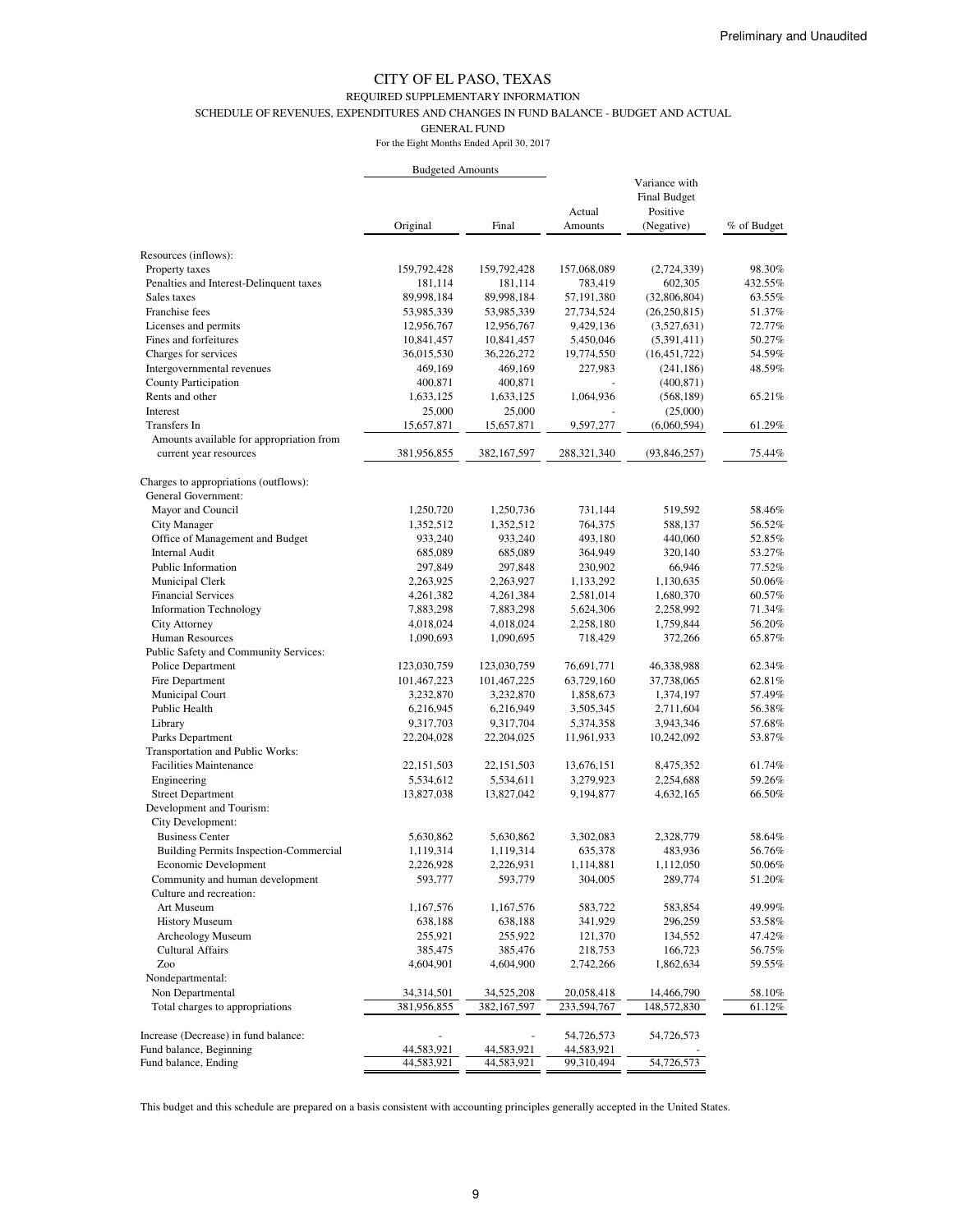#### CITY OF EL PASO, TEXAS COMBINING BALANCE SHEET NONMAJOR GOVERNMENTAL FUNDSApril 30, 2017

|                                    | <b>Federal Grants</b> |                     |              |                  |            |              |
|------------------------------------|-----------------------|---------------------|--------------|------------------|------------|--------------|
|                                    | Federal<br>Grants     | <b>State Grants</b> | Other Grants | Public<br>Health | Nongrants  | Total        |
| <b>ASSETS</b>                      |                       |                     |              |                  |            |              |
| Cash and Cash Equivalents          | (4,797,977)           | (1,190,519)         | 87,666       | 9,348,677        | 34,919,319 | 38, 367, 166 |
| Receivables - Net of Allowances    |                       |                     |              |                  |            |              |
| <b>Interest</b>                    | 3                     |                     |              | 1,079            | 116        | 1,198        |
| Trade                              |                       | 6.109               |              | 8,532            | 253,675    | 268,316      |
| <b>Notes</b>                       | 23,069                |                     |              |                  |            | 23,069       |
| Due From Other Government Agencies | 1,938,524             | 383,420             |              | 3,274,055        |            | 5,595,999    |
| Other                              |                       |                     |              |                  | 2,559,898  | 2,559,898    |
| Inventory                          |                       |                     |              |                  | 59,136     | 59,136       |
| <b>Total Assets</b>                | (2,836,381)           | (800,990)           | 87,666       | 12,632,343       | 37,792,144 | 46,874,782   |
| TOTAL ASSETS AND DEFERRED          |                       |                     |              |                  |            |              |
| <b>OUTFLOWS OF RESOURCES</b>       | (2,836,381)           | (800,990)           | 87,666       | 12,632,343       | 37,792,144 | 46,874,782   |
| <b>LIABILITIES</b>                 |                       |                     |              |                  |            |              |
| <b>Accounts Payable</b>            | 24,474                | 167,928             | 29,745       | 111,464          | 2.241.435  | 2,575,046    |
| <b>Taxes Payable</b>               |                       |                     |              |                  | 4,201      | 4,201        |
| <b>Unearned Revenue</b>            | 442,035               | 7,481               |              | 99               | 2,658,798  | 3,108,413    |
| Due To Other Government Agencies   |                       | 53,564              | 5,024        | 53,534           |            | 112,122      |
| <b>Total Liabilities</b>           | 466,509               | 228,973             | 34,769       | 165,097          | 4,904,434  | 5,799,782    |
| <b>FUND BALANCES:</b>              |                       |                     |              |                  |            |              |
| Nonspendable                       |                       |                     |              |                  | 59,136     | 59,136       |
| Restricted                         | (3,302,890)           | (1,029,963)         | 52,897       | 12,467,246       | 19,337,888 | 27,525,178   |
| Committed                          |                       |                     |              |                  | 13,490,686 | 13,490,686   |
| TOTAL FUND BALANCES                | (3,302,890)           | (1,029,963)         | 52,897       | 12,467,246       | 32,887,710 | 41,075,000   |
| TOTAL LIABILITIES, AND FUND        |                       |                     |              |                  |            |              |
| <b>BALANCES</b>                    | (2,836,381)           | (800,990)           | 87,666       | 12,632,343       | 37,792,144 | 46,874,782   |
|                                    |                       |                     |              |                  |            |              |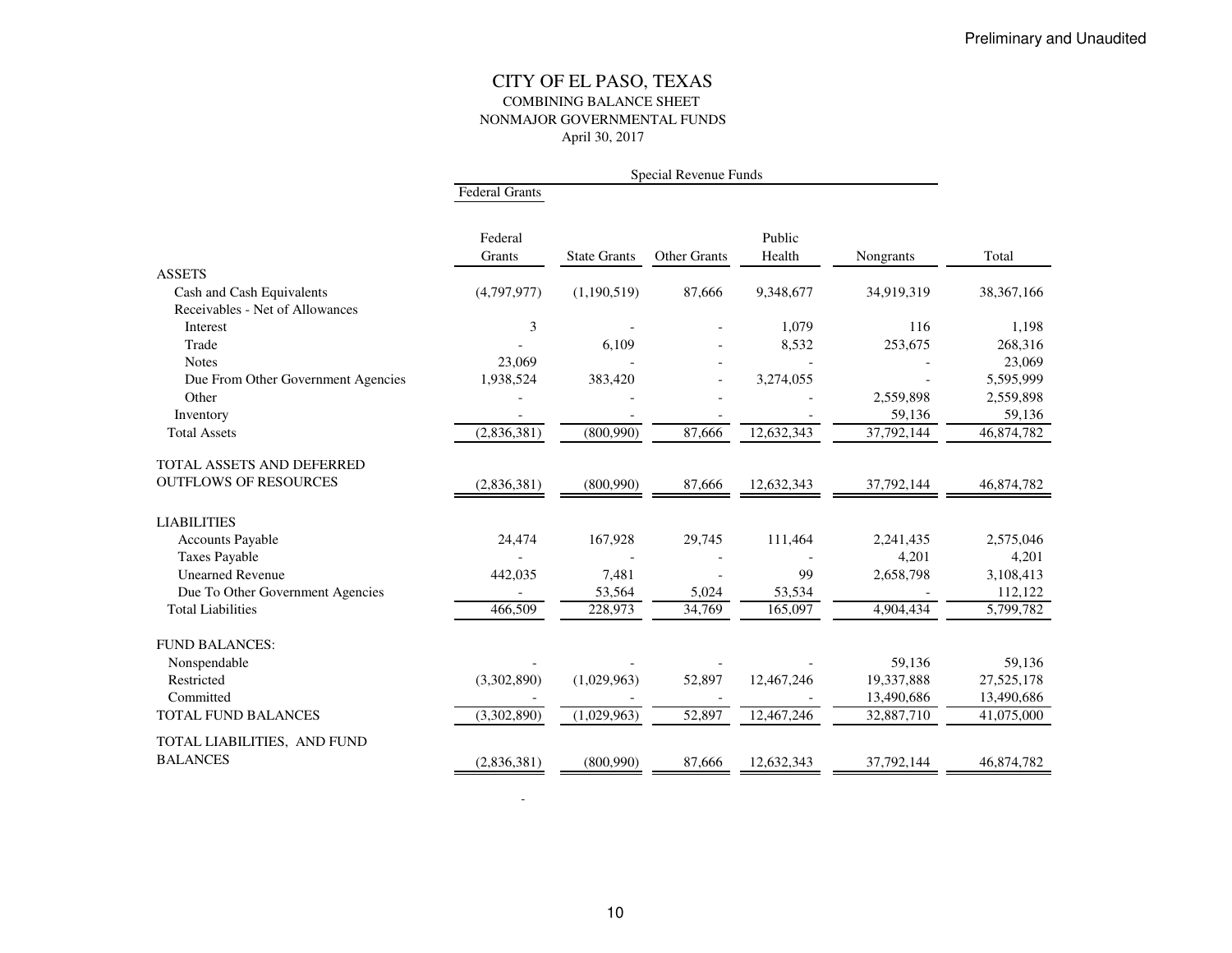#### CITY OF EL PASO, TEXAS COMBINING STATEMENT OF REVENUES, EXPENDITURES AND CHANGES IN FUND BALANCESNONMAJOR GOVERNMENTAL FUNDS

|                                              | Special Revenue Funds |                     |                      |               |                |             |  |
|----------------------------------------------|-----------------------|---------------------|----------------------|---------------|----------------|-------------|--|
|                                              | <b>Federal Grants</b> |                     |                      |               |                |             |  |
|                                              | Federal               |                     |                      |               |                |             |  |
|                                              | Grants                | <b>State Grants</b> | Other Grants         | Public Health | Nongrants      | Total       |  |
| Revenues                                     |                       |                     |                      |               |                |             |  |
| <b>Property Taxes</b>                        | \$                    |                     |                      |               | 2,374,145      | 2,374,145   |  |
| <b>Sales Taxes</b>                           |                       |                     |                      |               | 3,234,966      | 3,234,966   |  |
| <b>Franchise Fees</b>                        |                       |                     |                      |               | 2,537,804      | 2,537,804   |  |
| Charges for Services                         |                       | 159,779             | 25,550               | 3,234,547     | 15,471,869     | 18,891,745  |  |
| <b>Fines and Forfeitures</b>                 |                       |                     |                      |               | 1,322,212      | 1,322,212   |  |
| <b>Licenses and Permits</b>                  | 7,725                 |                     | ٠                    |               | $\blacksquare$ | 7,725       |  |
| <b>Intergovernmental Revenues</b>            | 2,769,725             | 992,618             | $\sim$               | 7,547,145     | 37,426         | 11,346,914  |  |
| Rents and Other                              |                       | 19,200              | 67,221               | 989           | 1,391,115      | 1,478,525   |  |
| Total revenues                               | 2,777,450             | 1,171,597           | 92,771               | 10,782,681    | 26,369,537     | 41,194,036  |  |
| Expenditures                                 |                       |                     |                      |               |                |             |  |
| Current:                                     |                       |                     |                      |               |                |             |  |
| <b>General Government</b>                    |                       | 28,193              |                      |               | 400,593        | 428,786     |  |
| <b>Public Safety</b>                         | 2,514,175             | 1,896,684           |                      | 152,197       | 3,179,558      | 7,742,614   |  |
| <b>Public Works</b>                          |                       |                     |                      |               | 2,994,438      | 2,994,438   |  |
| <b>Public Health</b>                         |                       | L.                  |                      | 7,971,305     |                | 7,971,305   |  |
| Parks Department                             | 438                   | 13,598              | $\ddot{\phantom{1}}$ |               | 968,745        | 982,781     |  |
| Library                                      | 50,411                | 16,622              |                      |               | 8,890          | 75,923      |  |
| Non Departmental                             |                       |                     |                      |               | 169,086        | 169,086     |  |
| <b>Culture and Recreation</b>                | 2.020                 | 207,267             | 40,171               | ÷,            | 10,079,880     | 10,329,338  |  |
| Economic Development                         | 2,000,000             |                     |                      | ÷,            | 3,672,858      | 5,672,858   |  |
| <b>Environmental Code Compliance</b>         |                       |                     |                      |               | 471,632        | 471,632     |  |
| Community and Human Development              |                       | 77,403              |                      | L.            | 75,333         | 152,736     |  |
| Capital Outlay                               |                       | 116,562             |                      | 150,220       | 1,142,593      | 1,409,375   |  |
| Total expenditures                           | 4,567,044             | 2,356,329           | 40,171               | 8,273,722     | 23,163,606     | 38,400,872  |  |
| Excess (Deficiency) of revenues over (under) |                       |                     |                      |               |                |             |  |
| expenditures                                 | (1,789,594)           | (1,184,732)         | 52,600               | 2,508,959     | 3,205,931      | 2,793,164   |  |
| OTHER FINANCING SOURCES(USES):               |                       |                     |                      |               |                |             |  |
| <b>Transfers</b> In                          |                       |                     |                      |               | 1,779,640      | 1,779,640   |  |
| <b>Transfers Out</b>                         |                       |                     |                      | L.            | (6,521,218)    | (6,521,218) |  |
| Other Sources (Uses)                         |                       | $\sim$              | $\sim$               | $\equiv$      | 1,712,332      | 1,712,332   |  |
| Total other financing sources (uses):        |                       |                     |                      |               | (3,029,246)    | (3,029,246) |  |
| Net change in fund balances                  | (1,789,594)           | (1, 184, 732)       | 52,600               | 2,508,959     | 176,685        | (236, 082)  |  |
| Fund balances - beginning of year            | (1,513,296)           | 154,769             | 297                  | 9,958,287     | 32,711,025     | 41,311,082  |  |
| Fund balances - end of year                  | (3,302,890)           | (1,029,963)         | 52,897               | 12,467,246    | 32,887,710     | 41,075,000  |  |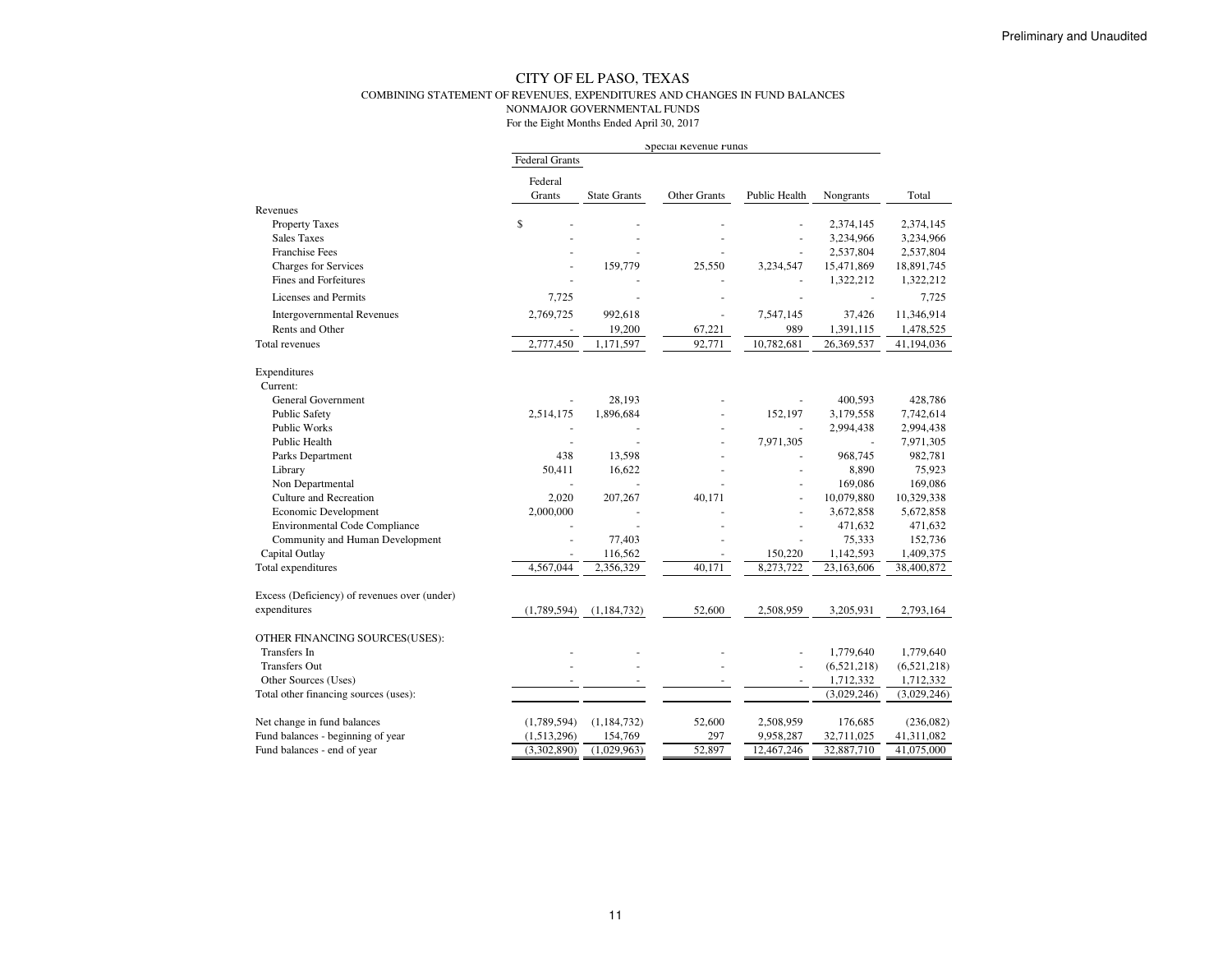SCHEDULE OF REVENUES, EXPENDITURES AND CHANGES IN FUND BALANCES - BUDGET AND ACTUAL

DEBT SERVICE FUND

For the Eight Months Ended April 30, 2017

|                                          | <b>Budgeted Amounts</b> |            |                   | Variance with<br><b>Final Budget</b> |
|------------------------------------------|-------------------------|------------|-------------------|--------------------------------------|
|                                          | Adopted                 | Final      | Actual<br>Amounts | Positive<br>(Negative)               |
| Resources (inflows):<br>Property taxes   | 90,394,629              | 90,394,629 | 88,545,083        | (1,849,546)                          |
| Penalties and Interest-Delinquent taxes  |                         |            | 408,220           | 408,220                              |
| Parking meter revenue                    | 1,208,750               | 1,208,750  | 854,306           | (354, 444)                           |
| Federal tax credit - Build America Bonds | 2,090,850               | 2,090,850  | 1,049,936         | (1,040,914)                          |
| Face amount of refunding bonds issued    |                         |            |                   |                                      |
| Premium on bonds issued                  |                         |            |                   |                                      |
| Transfers from other funds               | 2,441,430               | 2,441,430  | 374,002           | (2,067,428)                          |
| Amounts available for appropriation      | 96,135,659              | 96,135,659 | 91,231,547        | (4,904,112)                          |
| Charges to appropriations (outflows):    |                         |            |                   |                                      |
| Debt service:                            |                         |            |                   |                                      |
| Principal                                | 37,417,006              | 37,417,006 |                   | 37,417,006                           |
| Interest                                 | 58,520,723              | 58,520,723 | 30,346,070        | 28,174,653                           |
| Fiscal fees                              |                         |            | 9,200             | (9,200)                              |
| <b>Transfers Out</b>                     | 125,930                 | 125,930    | 266,252           | (140,322)                            |
| Arbitrage rebate                         |                         |            |                   |                                      |
| Total charges to appropriations          | 96,063,659              | 96,063,659 | 30,621,522        | 65,442,137                           |
| Increase (Decrease) in fund balance      | 72,000.00               | 72,000     | 60,610,025        | 60,538,025                           |
| Fund balance, Beginning                  | 2,172,611               | 2,172,611  | 4,002,587         | 1,829,976                            |
| Fund balance, Ending                     | 2,244,611               | 2,244,611  | 64,612,612        | 62,368,001                           |

This budget and this schedule are prepared on a basis consistent with accounting principles generally accepted in the United States.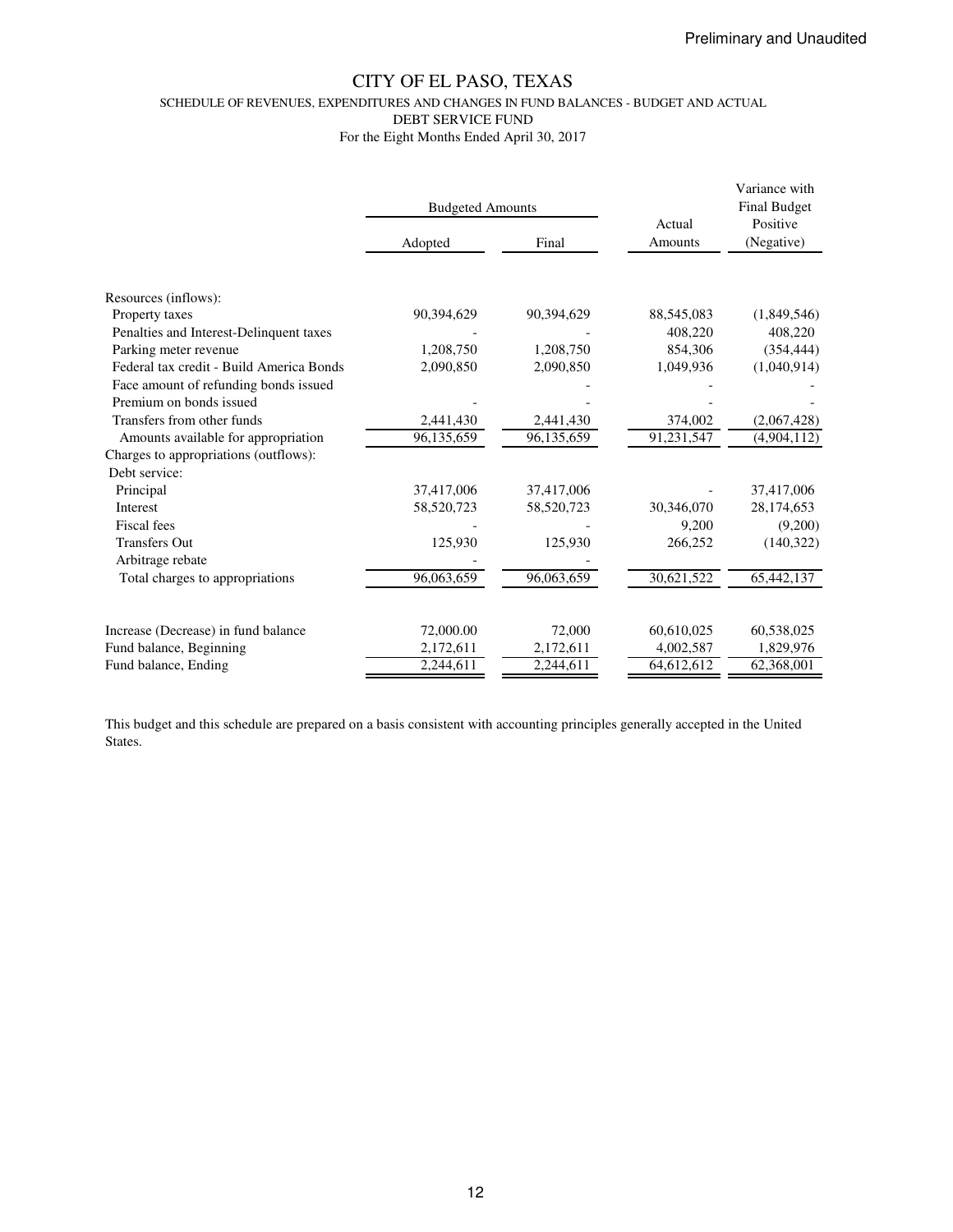## STATEMENT OF NET POSITION

INTERNAL SERVICE FUNDS

April 30, 2017

| <b>SUPPORT</b><br><b>INSURANCE</b><br><b>TOTALS</b><br><b>ASSETS:</b><br>Cash and Cash Equivalents<br>1,376,251<br>20,730,292<br>Receivables - Net of Allowances<br>568<br>Interest<br>Trade<br>2,851<br>3,059<br>1,104,175<br>Inventory<br>Fuel Inventory | 22,106,543<br>568<br>5,910 |
|------------------------------------------------------------------------------------------------------------------------------------------------------------------------------------------------------------------------------------------------------------|----------------------------|
|                                                                                                                                                                                                                                                            |                            |
|                                                                                                                                                                                                                                                            |                            |
|                                                                                                                                                                                                                                                            |                            |
|                                                                                                                                                                                                                                                            |                            |
|                                                                                                                                                                                                                                                            |                            |
|                                                                                                                                                                                                                                                            |                            |
|                                                                                                                                                                                                                                                            | 1,104,175                  |
|                                                                                                                                                                                                                                                            |                            |
| Prepaid Items                                                                                                                                                                                                                                              |                            |
| Capital Assets:                                                                                                                                                                                                                                            |                            |
| Buildings, Improvements & Equipment, Net<br>393,795                                                                                                                                                                                                        | 393,795                    |
| 20,733,919<br><b>TOTAL ASSETS</b><br>2,929,589                                                                                                                                                                                                             | 23,663,508                 |
| DEFERRED OUTFLOWS OF RESOURCES                                                                                                                                                                                                                             |                            |
| Deferred Outflow of Resources - Pension Contributions<br>396,605<br>115,316                                                                                                                                                                                | 511,921                    |
| Deferred Outflow of Resources - Econ/Demog Losses<br>420,082<br>122,143                                                                                                                                                                                    | 542,225                    |
| <b>Total Deferred Outflows of Resources</b><br>237,459<br>816,687                                                                                                                                                                                          | 1,054,146                  |
| Total Assets & Deferred Outflows<br>3,746,276<br>20,971,378                                                                                                                                                                                                | 24,717,654                 |
| <b>LIABILITIES:</b>                                                                                                                                                                                                                                        |                            |
| <b>Accounts Payable</b><br>375,264                                                                                                                                                                                                                         | 375,264                    |
| <b>Compensated Absences</b><br>613,144<br>112,183                                                                                                                                                                                                          | 725,327                    |
| Other Postemployment Benefits<br>1,755,596<br>238.964                                                                                                                                                                                                      | 1,994,560                  |
| Net Pension Obligation<br>3,335,555<br>969,837                                                                                                                                                                                                             | 4,305,392                  |
| Claims and Judgments<br>14,586,461                                                                                                                                                                                                                         | 14,586,461                 |
| <b>TOTAL LIABILITIES</b><br>6,079,559<br>15,907,445                                                                                                                                                                                                        | 21,987,004                 |
| DEFERRED INFLOWS OF RESOURCES                                                                                                                                                                                                                              |                            |
| Deferred Inflow of Resources - Investment Earnings                                                                                                                                                                                                         |                            |
| <b>Total Deferred Inflows of Resources</b>                                                                                                                                                                                                                 |                            |
|                                                                                                                                                                                                                                                            |                            |
| <b>NET POSITION:</b>                                                                                                                                                                                                                                       |                            |
| Net investment in capital assets<br>75,882                                                                                                                                                                                                                 | 75,882                     |
| Unrestricted<br>(2,409,165)<br>5,063,933                                                                                                                                                                                                                   | 2,654,768                  |
| <b>TOTAL NET POSITION</b><br>(2, 333, 283)<br>5,063,933                                                                                                                                                                                                    | 2,730,650                  |
| TOTAL LIABILITIES AND NET POSITION<br>3,746,276<br>20,971,378                                                                                                                                                                                              | 24,717,654                 |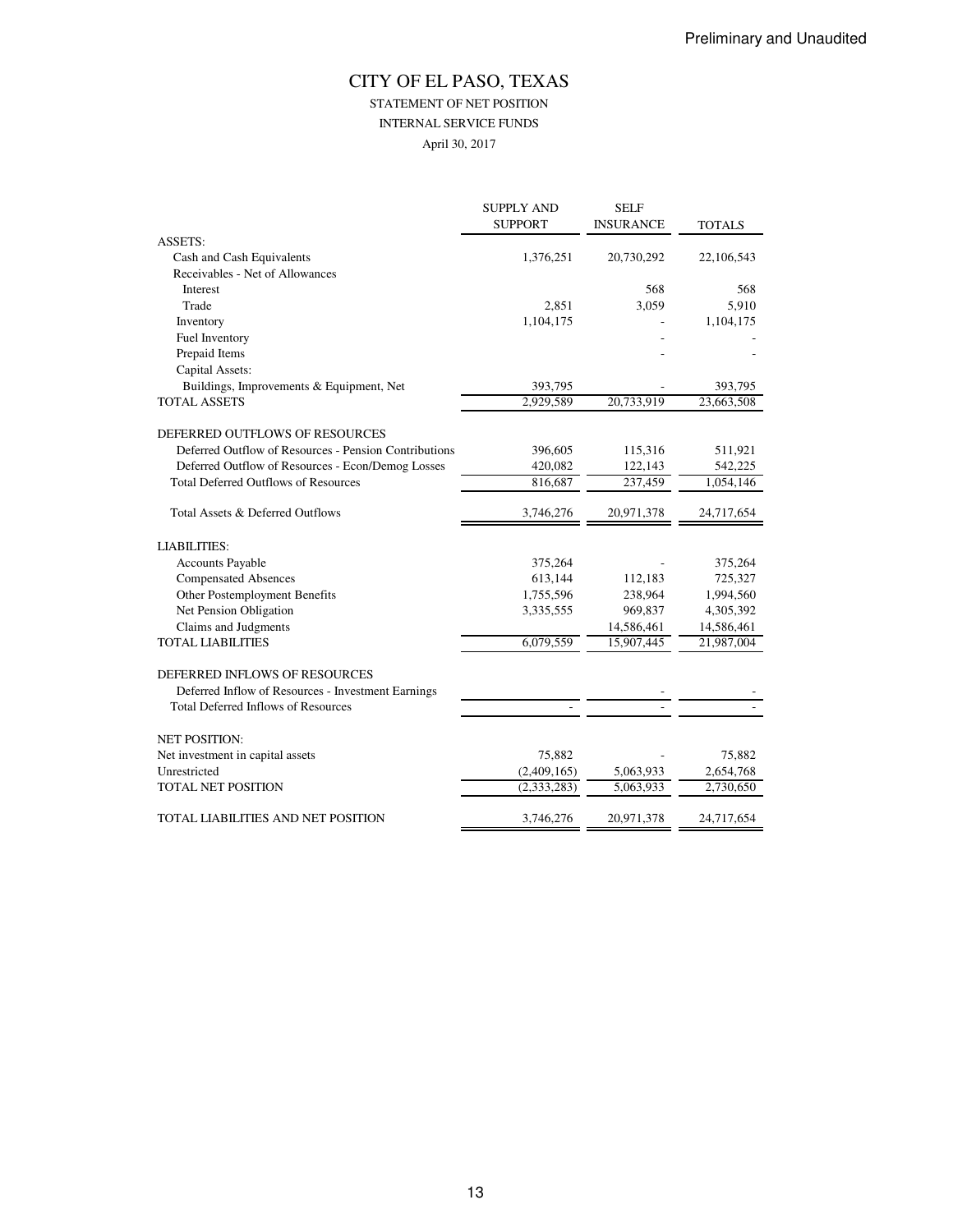COMBINING STATEMENT OF REVENUES, EXPENSES AND CHANGES IN FUND NET POSITION

#### INTERNAL SERVICE FUNDS

|                                     | Operating<br><b>Budget</b> | <b>SUPPLY AND</b><br><b>SUPPORT</b> | Operating<br><b>Budget</b> | <b>SELF</b><br><b>INSURANCE</b> | <b>TOTALS</b> |
|-------------------------------------|----------------------------|-------------------------------------|----------------------------|---------------------------------|---------------|
| <b>OPERATING REVENUES:</b>          |                            |                                     |                            |                                 |               |
| Sales to Departments                | 19,709,326                 | 11,382,068                          |                            |                                 | 11,382,068    |
| Premium Contributions               |                            |                                     | 58,712,949                 | 40,526,585                      | 40,526,585    |
| <b>General Revenues</b>             | 32,000                     | 3,061                               |                            | 552,979                         | 556,040       |
| TOTAL OPERATING REVENUES            | 19,741,326                 | 11,385,129                          | 58,712,949                 | 41,079,564                      | 52,464,693    |
| <b>OPERATING EXPENSES:</b>          |                            |                                     |                            |                                 |               |
| <b>Personnel Services</b>           | 5,120,853                  | 3,112,278                           | 1,244,229                  | 1,347,281                       | 4,459,559     |
| <b>Outside Contracts</b>            | 168,548                    | 89,813                              | 3,683,245                  | 2,030,588                       | 2,120,401     |
| <b>Professional Services</b>        |                            |                                     | 1,240,140                  | 734,710                         | 734,710       |
| Fuel and Lubricants                 | 7,930,300                  | 2,878,241                           |                            |                                 | 2,878,241     |
| Materials and Supplies              | 4,236,032                  | 3,021,484                           | 44,350                     | 11,429                          | 3,032,913     |
| Communications                      | 17,540                     | 327                                 | 4,250                      | 132                             | 459           |
| <b>Utilities</b>                    | 34,500                     | 17,537                              |                            |                                 | 17,537        |
| Operating Leases                    | 9,000                      | 3,628                               | 7,000                      | 1,684                           | 5,312         |
| <b>Travel and Entertainment</b>     | 4,000                      | 81                                  | 2,400                      | 1,096                           | 1,177         |
| <b>Benefits Provided</b>            | 2,500                      | 1,602                               | 52,693,057                 | 35,504,557                      | 35,506,159    |
| Maintenance and Repairs             | 1,600,000                  | 907,878                             |                            |                                 | 907,878       |
| Other Operating Expenses            | 49,000                     | 14,274                              | 2,216,400                  | 6,471                           | 20,745        |
| Depreciation                        |                            | 6,505                               |                            |                                 | 6,505         |
| TOTAL OPERATING EXPENSES            | 19,172,273                 | 10,053,648                          | 61,135,071                 | 39,637,948                      | 49,691,596    |
| OPERATING INCOME(LOSS)              | 569,053                    | 1,331,481                           | (2,422,122)                | 1,441,616                       | 2,773,097     |
| <b>INCOME</b>                       | 569,053                    | 1,331,481                           | (2,422,122)                | 1,441,616                       | 2,773,097     |
| <b>Transfers Out</b>                |                            |                                     | 465,086                    |                                 |               |
| Change in net position              | 569,053                    | 1,331,481                           | (1,957,036)                | 1,441,616                       | 2,773,097     |
| <b>Total Net Position-beginning</b> |                            | (3,664,764)                         |                            | 3,622,317                       | (42, 447)     |
| <b>Total Net Position-ending</b>    |                            | (2, 333, 283)                       |                            | 5,063,933                       | 2,730,650     |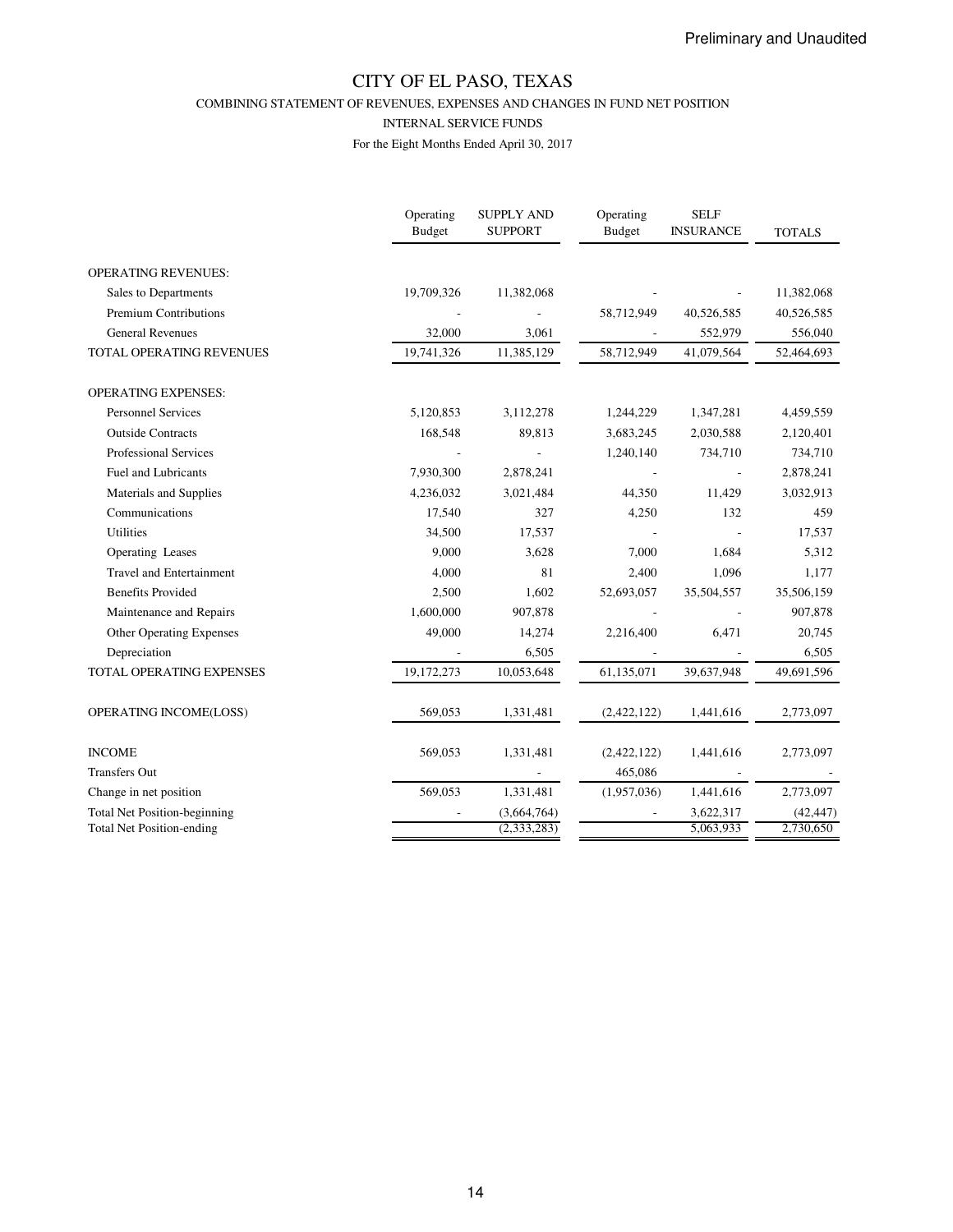COMBINING STATEMENT OF CASH FLOWS

INTERNAL SERVICE FUNDS

|                                                       | <b>SUPPLY AND</b><br><b>SUPPORT</b> | <b>SELF</b><br><b>INSURANCE</b> | <b>TOTALS</b>  |
|-------------------------------------------------------|-------------------------------------|---------------------------------|----------------|
| <b>CASH FLOWS FROM OPERATING ACTIVITIES</b>           |                                     |                                 |                |
| Receipts from customers                               | 11,388,953                          | 41,080,038                      | 52,468,991     |
| Payments to suppliers                                 | (7,485,666)                         | (40,049,984)                    | (47, 535, 650) |
| Payments to employees                                 | (3, 183, 793)                       | (1,365,287)                     | (4,549,080)    |
| Proceeds (to) from other funds                        |                                     |                                 |                |
|                                                       |                                     |                                 |                |
| Net cash provided (used) by operating activities      | 719,494                             | (335, 233)                      | 384,261        |
| <b>CASH FLOWS FROM CAPITAL AND</b>                    |                                     |                                 |                |
| <b>RELATED FINANCING ACTIVITIES</b>                   |                                     |                                 |                |
| Purchases of capital assets                           | (52, 517)                           |                                 | (52, 517)      |
| Net cash (used) by capital and related                |                                     |                                 |                |
| financing activities                                  | (52, 517)                           |                                 | (52, 517)      |
| <b>CASH FLOWS FROM INVESTING ACTIVITIES</b>           |                                     |                                 |                |
| Interest                                              |                                     |                                 |                |
| Net cash provided by investing activities             |                                     |                                 |                |
| Net increase in cash and cash equivalents             | 666,977                             | (335, 233)                      | 331,744        |
| Balances - beginning of the year                      | 709,274                             | 21,065,525                      | 21,774,799     |
| Balances - end of the year                            | 1,376,251                           | $\overline{20}$ , 730, 292      | 22,106,543     |
| Reconciliation of operating income to net cash        |                                     |                                 |                |
| provided (used) by operating activities:              |                                     |                                 |                |
| Operating income                                      | 1,331,481                           | 1,441,616                       | 2,773,097      |
| Adjustments to reconcile operating income to net cash |                                     |                                 |                |
| provided by operating activities:                     |                                     |                                 |                |
| Depreciation expense                                  | 6,505                               |                                 | 6,505          |
| <b>Compensated Absences</b>                           |                                     |                                 |                |
| Other Post Employment Benefits                        |                                     |                                 |                |
| Net Pension Obligation                                |                                     |                                 |                |
| Change in assets and liabilities:                     |                                     |                                 |                |
| Receivables, net                                      | 3,824                               | 474                             | 4,298          |
| Inventories                                           | (164, 400)                          |                                 | (164, 400)     |
| Other assets                                          |                                     |                                 |                |
| Accounts and other payables                           | (386, 401)                          | (529, 352)                      | (915, 753)     |
| Accrued expenses                                      | (71, 515)                           | (1,247,971)                     | (1,319,486)    |
| Net cash provided (used) by operating activities      | 719,494                             | (335, 233)                      | 384,261        |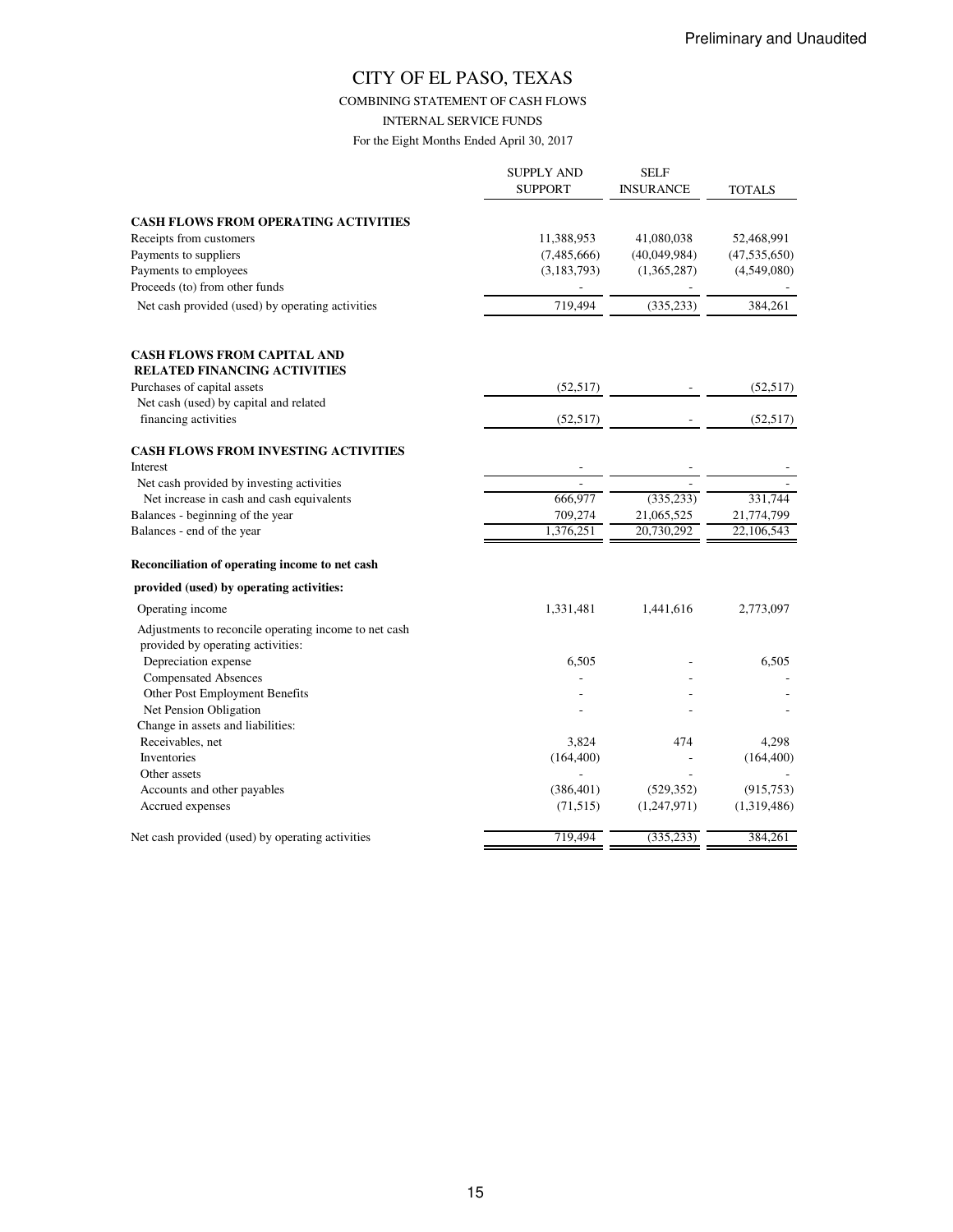COMBINING STATEMENT OF NET POSITION

PENSION TRUST FUNDS

April 30, 2017

|                                                       | El Paso Firemen and Policemen's<br>Pension Fund |                           |                       |               |  |
|-------------------------------------------------------|-------------------------------------------------|---------------------------|-----------------------|---------------|--|
|                                                       |                                                 |                           |                       |               |  |
|                                                       |                                                 | (as of December 31, 2015) |                       |               |  |
|                                                       | El Paso City<br>Employees'<br>Pension Fund      | Firemen Division          | Policemen<br>Division | Total         |  |
| <b>ASSETS</b>                                         |                                                 |                           |                       |               |  |
| Cash and Cash Equivalents                             | 6,411,365                                       | 5,873,103                 | 8,599,652             | 20,884,120    |  |
| Investments:                                          |                                                 |                           |                       |               |  |
| Mutual funds                                          | 21,254,906                                      |                           |                       | 21,254,906    |  |
| Commingled funds                                      | 53,833,171                                      |                           |                       | 53,833,171    |  |
| High-yield bond obligations                           | 47,826,591                                      |                           |                       | 47,826,591    |  |
| Corporate stocks                                      | 102,495,709                                     |                           |                       | 102,495,709   |  |
| <b>Bank Collective Investment Funds</b>               | 186,488,037                                     |                           |                       | 186,488,037   |  |
| Private equities                                      | 64,341,689                                      | 20,750,461                | 30,419,852            | 115,512,002   |  |
| Real estate investment funds                          | 66,507,980                                      | 30,762,836                | 45,097,838            | 142,368,654   |  |
| <b>Fixed Income Securities</b>                        | 97,966,289                                      | 146,642,455               | 214,974,259           | 459,583,003   |  |
| <b>Domestic Equities</b>                              | 53,989,173                                      | 152,225,001               | 223,159,478           | 429,373,652   |  |
| <b>International Equities</b>                         |                                                 | 148,253,477               | 217,337,286           | 365,590,763   |  |
| Invested securities lending collateral                |                                                 | 40,674,517                | 59,628,208            | 100,302,725   |  |
| Receivables - Net of Allowances                       |                                                 |                           |                       |               |  |
| <b>Commission Credits Receivable</b>                  | 135,603                                         |                           |                       | 135,603       |  |
| Due from Brokers For Securities Sold                  | 279,023                                         |                           |                       | 279,023       |  |
| <b>Employer Contributions</b>                         | 658,355                                         | 151,364                   | 197,060               | 1,006,779     |  |
| <b>Employee Contributions</b>                         | 417,549                                         | 128,491                   | 152,064               | 698,104       |  |
| Accrued Interest and Dividends                        | 843,024                                         |                           |                       | 843,024       |  |
| Other                                                 |                                                 | 85                        | 86                    | 171           |  |
| Prepaid Items                                         | 22,895                                          |                           |                       | 22,895        |  |
| Capital Assets:                                       |                                                 |                           |                       |               |  |
| Buildings, Improvements & Equipment, Net              | 750,345                                         | 976,656                   | 976,655               | 2,703,656     |  |
| <b>TOTAL ASSETS</b>                                   | 704,221,704                                     | 546,438,446               | 800,542,438           | 2,051,202,588 |  |
| <b>LIABILITIES</b>                                    |                                                 |                           |                       |               |  |
| <b>Accounts Payable</b>                               | 2,653,151                                       | 40,674,517                | 59,628,208            | 102,955,876   |  |
| <b>Accrued Payroll</b>                                | 1,044,781                                       | 554,304                   | 745,269               | 2,344,354     |  |
| <b>Unearned Revenue - Commission Credits</b>          | 135,603                                         |                           |                       | 135,603       |  |
| <b>TOTAL LIABILITIES</b>                              | 3,833,535                                       | 41,228,821                | 60,373,477            | 105,435,833   |  |
| <b>NET POSITION:</b>                                  |                                                 |                           |                       |               |  |
| Held in Trust for Pension Benefits and Other Purposes | 700,388,169                                     | 505,209,625               | 740.168.961           | 1,945,766,755 |  |